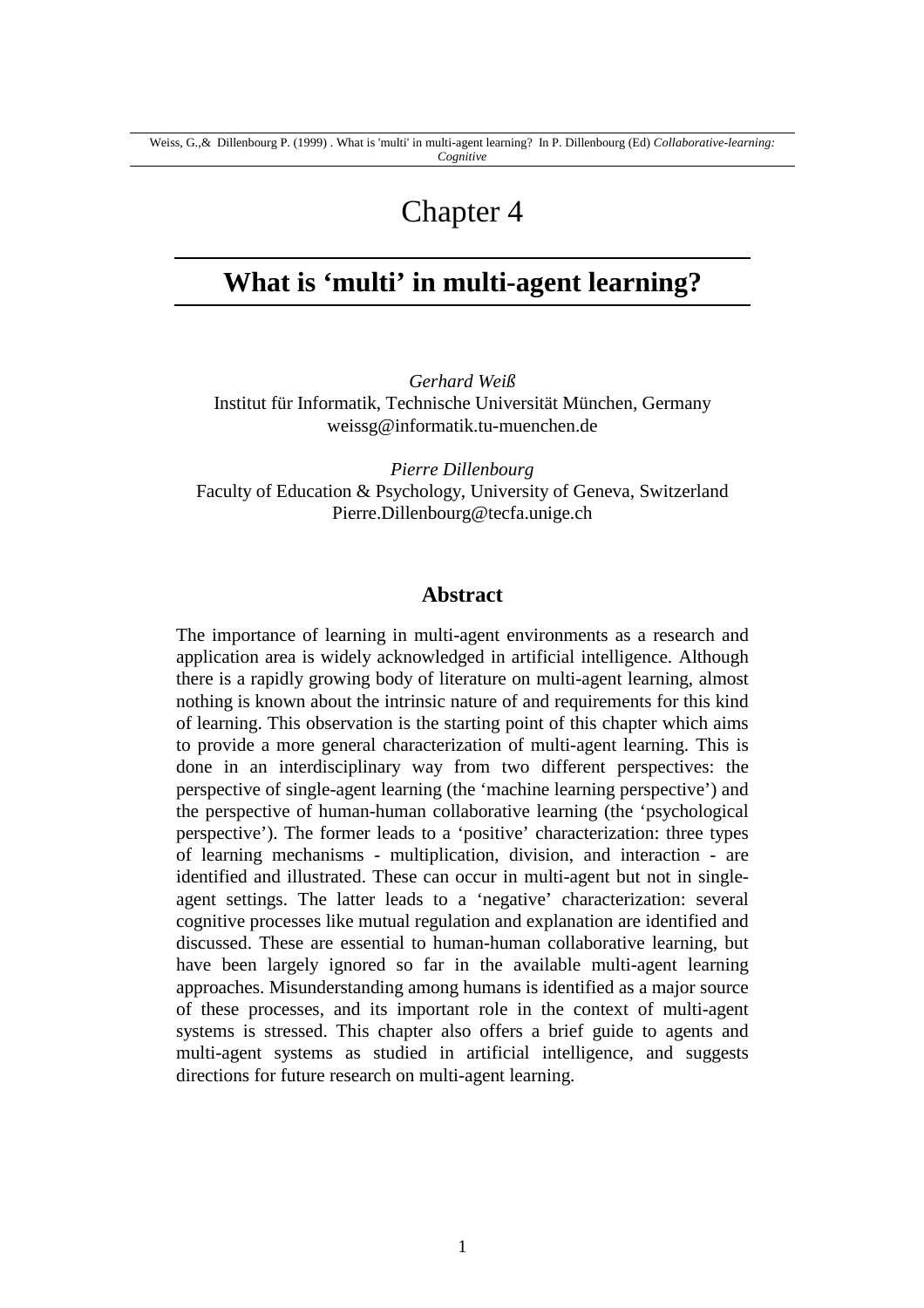## 1. **Introduction: What is intrinsic to multi-agent learning?**

Learning in multi-agent environments<sup>1</sup> had been widely neglected in artificial intelligence until a few years ago. On the one hand, work in distributed artificial intelligence (DAI) mainly concentrated on developing multi-agent systems whose activity repertoires are more or less fixed; and on the other hand, work in machine learning (ML) mainly concentrated on learning techniques and methods for single-agent settings. This situation has changed considerably and today, learning in multi-agent environments constitutes a research and application area whose importance is broadly acknowledged in AI. This acknowledgment is largely based on the insight that multiagent systems typically are very complex and hard to specify in their dynamics and behavior, and that they therefore should be equipped with the ability to self-improve their future performance. There is a rapidly growing body of work on particular algorithms and techniques for multi-agent learning. The available work, however, has almost nothing to say about the intrinsic nature of and the unique requirements for this kind of learning. This observation forms the starting point of this chapter which is intended to focus on the characteristics of multi-agent learning, and to take the first steps toward answering the question *What is 'multi' in multi-agent learning?*

Our approach to this question is interdisciplinary, and leads to a characterization of multi-agent learning from two different perspectives:

• single-agent learning (*'machine learning perspective'*) and

 $\overline{a}$ 

• human-human collaborative learning (*'psychological perspective'*).

The ML perspective is challenging and worth exploring because until some years ago learning in multi-agent and in single-agent environments have been studied independently of each other (exceptions simply prove the rule). As a consequence, only very little is known about their relationship. For instance, it is still unclear how exactly a computational system made of multiple agents learns differently compared to a system made of a single agent, and to what extent learning mechanisms in multi-agent systems differ from algorithms as they have been traditionally studied and applied in ML in the context of single-agent systems. The psychological perspective is challenging and worthy of exploration because research on multi-agent learning and research on humanhuman collaborative learning grew almost independently of each other. Despite the intuitively obvious correspondence between these two fields of research, it is unclear whether existing multi-agent learning schemes can be observed in human environments, and, conversely whether the mechanisms observed in human-human collaborative learning can be applied in artificial multi-agent systems.

 $1$  Throughout this text, the phrase 'multi-agent' refers to artificial agents as studied in artificial intelligence (as in e.g. 'multi-agent environment' or 'multi-agent learning') and does not refer to human agents. Human agents will be explicitly mentioned when comparing work on multi-agents with psychological research on collaborative learning.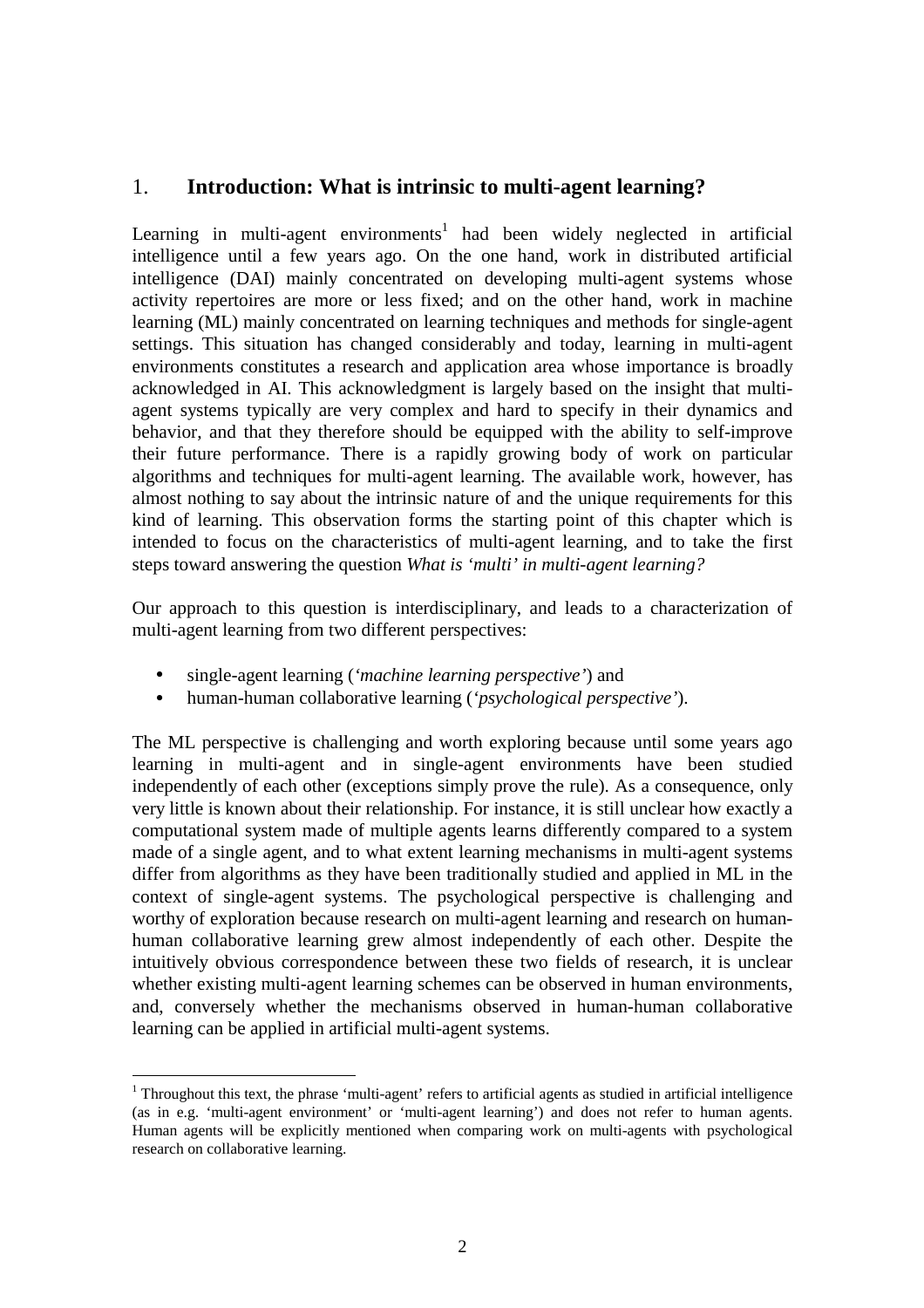The structure of this chapter is as follows. Section 2 provides a compact guide to the concepts of agents and multi-agent systems as studied in (D)AI. The purpose of this section is to establish a common basis for all subsequent considerations. This section may be skipped by the reader who is already familiar with the (D)AI point of view of these two concepts. Section 3 then characterizes multi-agent learning by focusing on characteristic differences in comparison with single-agent learning. Section 4 then characterizes multi-agent learning by contrasting it with human-human collaborative learning. Finally, section 5 concludes this chapter by briefly summarizing the main results and by suggesting potential and promising directions of future research on multilearning.

## 2. **A brief guide to agents and multi-agent systems**

Before focusing on multi-agent learning, it is useful and necessary to say a few words about the context in which this kind of learning is studied in DAI. This section offers a brief guide to this context, and tries to give an idea of the AI point of view of agents and multi-agent systems. The term 'agent' has turned out to be central to major developments in AI and computer science, and today this term is used by many people working in different areas. It is therefore not surprising that there is considerable discussion on how to define this term precisely and in a computationally useful way. Generally, an agent is assumed to be composed of four *basic components*, usually called the sensor component, the motor component, the information base, and the reasoning engine. The sensor and motor components enable an agent to interact with its environment (e.g. by carrying out an action or by exchanging data with other agents). The information base contains the information an agent has about its environment (e.g. about environmental regularities and other agents' activities). The reasoning engine allows an agent to perform processes like inferring, planning and learning (e.g. by deducing new information, generating behavioral sequences, and increasing the efficiency of environmental interaction). Whereas this basic conception is commonly accepted, there is ongoing controversy on the characteristic properties that let an object like a program code or a robot be an agent. Following the considerations in (Wooldridge and Jennings, 1995b), a weak and a strong notion of agency can be distinguished. According to the *weak notion*, an agent enjoys the following properties:

- autonomy,
- reactivity, and
- pro-activeness.

According to the more specific and *strong notion*, additional properties or mental attitudes like

- belief, knowledge, etc. (describing information states),
- intention, commitment, etc. (describing deliberative states), and
- desire, goal, etc. (describing motivational states)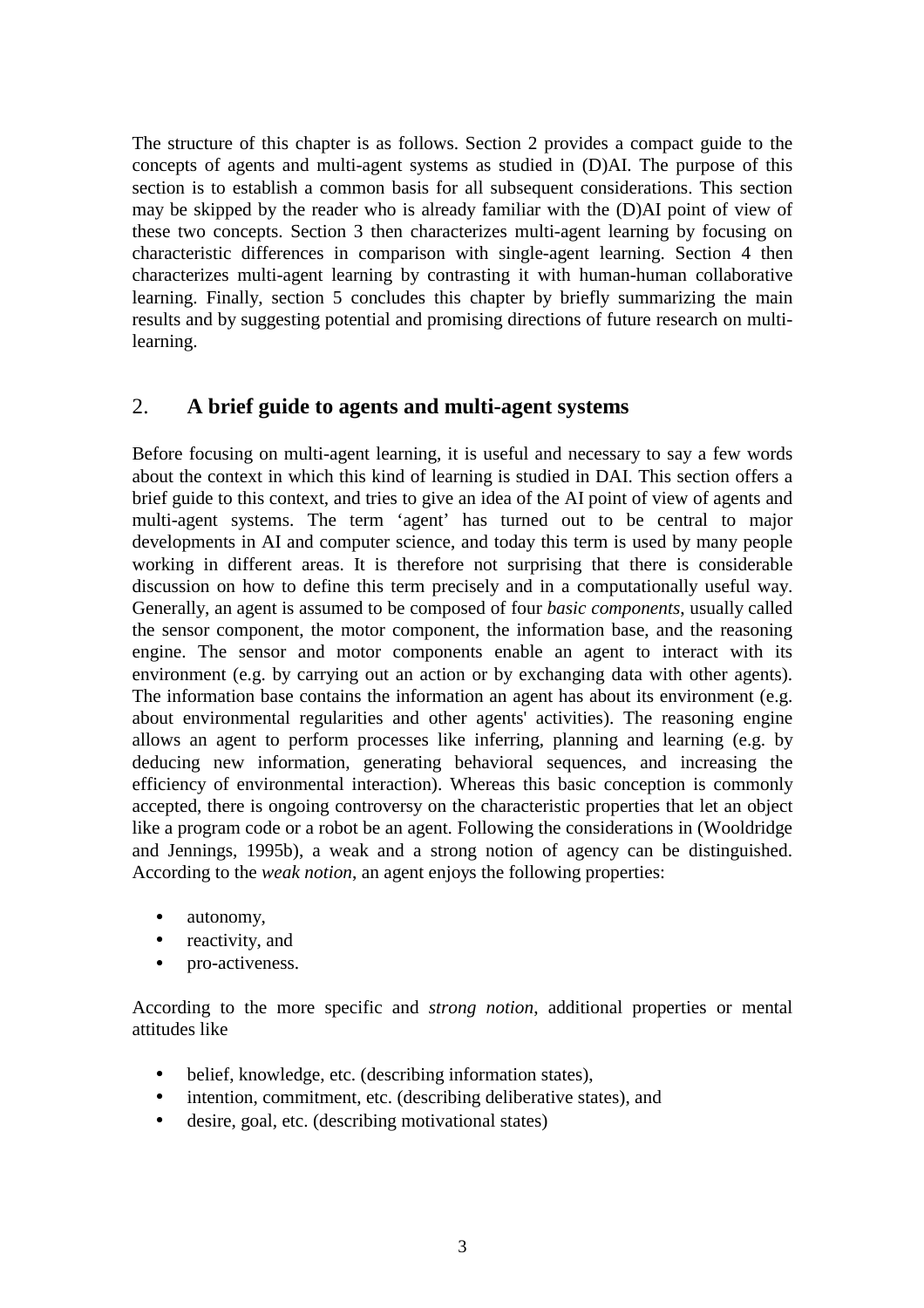are used to characterize an agent. Examples of 'typical' agents considered in (D)AI are shown below. The reader interested in more details on AI research and application on agency is particularly referred to (Wooldridge & Jennings, 1995a; Wooldridge, Müller & Tambe, 1996; Müller, Wooldrige & Jennings, 1997).

In artificial intelligence recent years have shown a rapidly growing interest in systems composed of several interacting agents instead of just a single agent. There are three major reasons for this interest in multi-agent systems:

- they are applicable in many domains which cannot be handled by centralized systems;
- they reflect the insight gained in the past decade in disciplines like artificial intelligence, psychology and sociology that intelligence and interaction are deeply and inevitably coupled to each other;
- recently, a solid platform of computer and network technology for realizing complex multi-agent systems is available.

Many different multi-agent systems have been described in the literature. According to the basic conception and broadly accepted viewpoint, a multi-agent system consists of several interacting agents which are limited and differ in their motor, sensory and cognitive abilities as well as in their knowledge about their environment. We briefly illustrate some typical multi-agent scenarios.

One widespread and often used scenario is the transportation domain (e.g. Fischer et al., 1993). Here several transportation companies, each having several trucks, transport goods between cities. Depending on the level of modeling, an individual truck, coalitions of trucks from the same or different companies, or a whole company may correspond to and be modeled as an agent. The task that has to be solved by the agents is to complete customer jobs under certain time and cost constraints. Another example of a typical scenario is the manufacturing domain (e.g. Peceny, Weiß & Brauer, 1996). Here several machines have to manufacture products from raw material under certain predefined constraints like cost and time minimization. An individual machine as well as a group of machines (e.g. those machines responsible for the same production step) may be modeled as an agent. A further example is the loading dock domain (e.g. Müller & Pischel, 1994). Here several forklifts load and unload trucks according to some specific task requirements. Analogous to the other domains, the individual forklifts as well as groups of forklifts may correspond to the agents. As a final example the toyworld scenario known as the predator/prey domain should be mentioned (e.g. Benda, Jaganathan & Dodhiawala, 1986). Here the environment consists of a simple twodimensional grid world, where each position is empty or occupied by a predator or prey. The predators and prey (which can move in a single-step modus from position to position) correspond to the agents, and the task to be solved by the predators is to catch the prey, for instance by occupying their adjacent positions. Common to these four examples is that the agents may differ in their abilities and their information about the domain, and that aspects like interaction, communication, cooperation, collaboration, and negotiation are of particular relevance to the solution of the task. These examples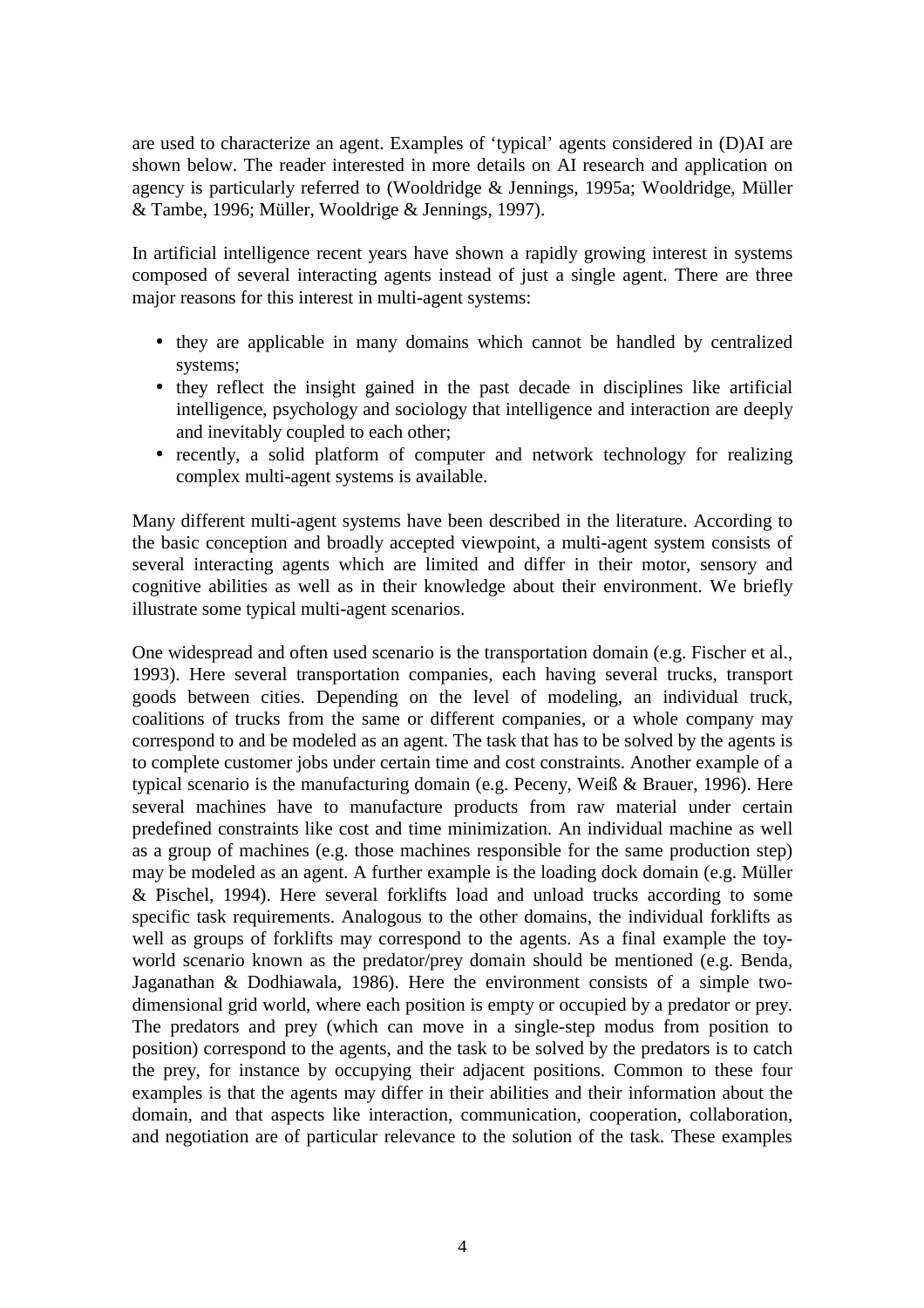also give an impression of the three *key aspects* in which multi-agent systems studied in DAI differ from each other (Weiß, 1996):

- the environment occupied by the multi-agent system (e.g. with respect to diversity and uncertainty),
- the agent-agent and agent-environment interactions (e.g. with respect to frequency and variability), and
- the agents themselves.

The reader interested in available work on multi-agent systems is referred to the Proceedings of the First and Second International Conference on Multi-Agent Systems (1995, 1996, see references). Standard literature on DAI in general is e.g. (Bond & Gasser, 1988; Gasser & Huhns, 1989; Huhns, 1987; O'Hare & Jennings, 1996).

## 3. **The ML perspective: Multi-agent vs. single-agent learning**

As mentioned above, multi-agent learning is established as a relatively young but rapidly developing area of research and application in DAI (e.g. Imam, 1996; Sen, 1996; Weiß & Sen, 1996; Weiß, 1997). Whereas this area had been neglected until some years ago, today it is commonly agreed by the DAI and the ML communities that multiagent learning deserves particular attention because of the inherent complexity of multiagent systems (or of distributed intelligent systems in general). This section characterizes and illustrates three classes of mechanisms which make multi-agent learning different from single-agent learning: *multiplication, division* and *interaction*. This classification provides a *'positive' characterization* of multi-agent learning (we later present also a 'negative' classification). For each mechanism, a general 'definition' is provided and several representative multi-agent learning techniques are briefly described.

This coarse classification does not reflect the variety of approaches to multi-agent learning. Each class is an abstraction of a variety of algorithms. Most work on multiagent learning combines these mechanisms, and therefore a unique assignment is not always possible. This also means that the three classes are not disjointed, but are of different complexity and partially subsume one another: divided learning includes elements of multi-plied learning, and interactive learning includes elements of divided learning. Our goal was not to compare all existing work in DAI, but to isolate what is very specific to multi-agent learning and has not been investigated in single-agent learning. There are of course a few exceptions, since there is for instance something 'multi' in research on parallel inductive learning (e.g. Chan & Stolfo, 1993; Provost & Aronis, 1995) or on multistrategy learning (e.g. Michalski & Teccuci, 1995).

#### 3.1. **Multiplication mechanisms**

*General.* If each agent in a multi-agent system is given a learning algorithm, the whole system will learn. In the case of multi-plied learning there are several learners, but each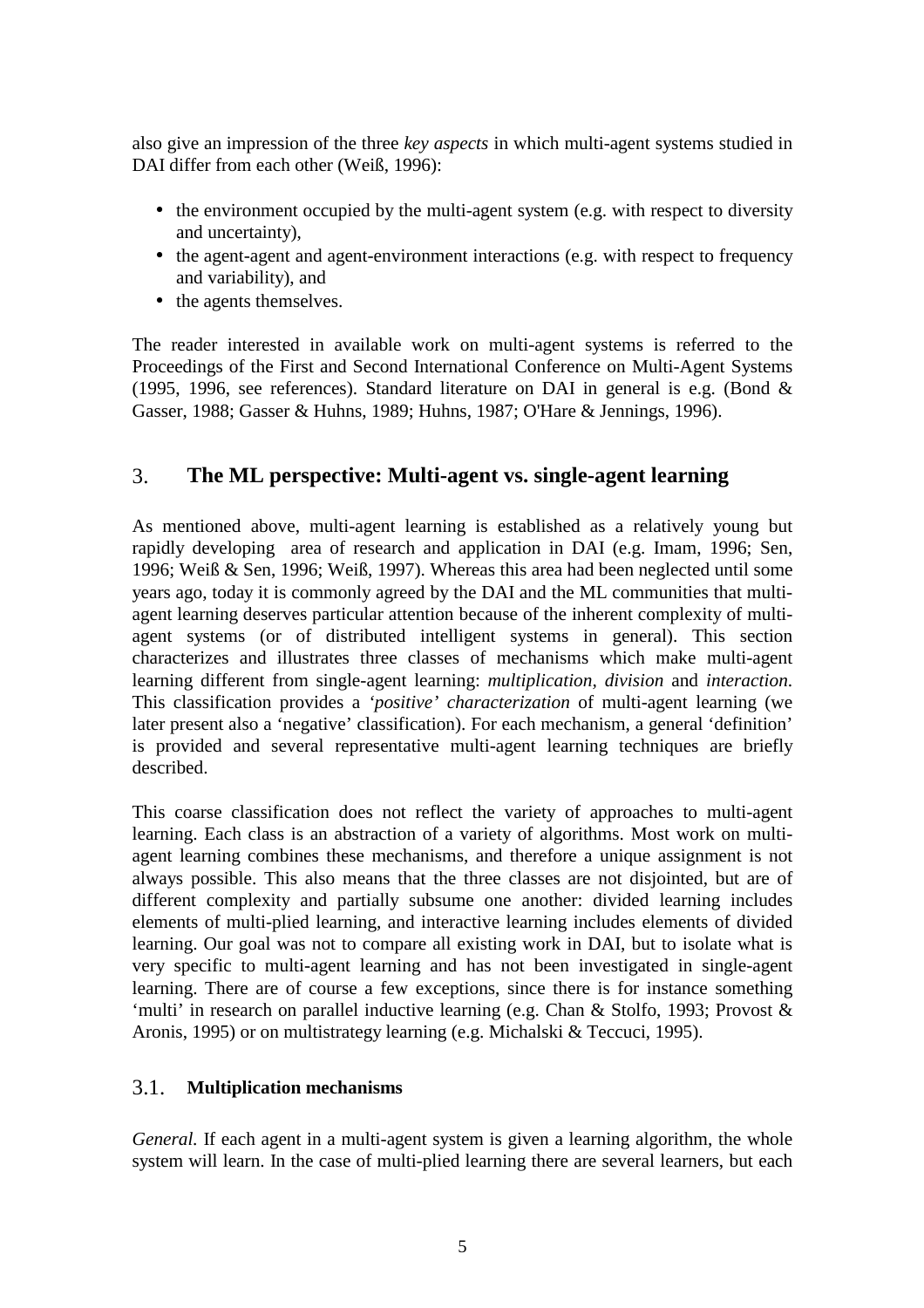of them learns independently of the others, that is, their interactions do not impact their individual learning processes. There may be interactions among the agents, but these interactions just provide input which may be used in the other agents' learning processes. The learning processes of agents but not the agents themselves are, so to speak, isolated from each other. The individual learners may use the same or a different learning algorithm. In the case of multi-plied learning each individual learner typically pursues its own learning goal without explicitly taking notice of the other agents' learning goals and without being guided by the wish or intention to support the others in achieving their goals. (The learning goals may mutually supplement each other, but this is more an 'emerging side effect' than the essence of multi-plied learning.) In the case of multi-plied learning an agent learns 'as if it were alone', and in this sense has to act as a *'generalist'* who is capable of carrying out *all* activities that as a whole constitute a learning process.

At the group level, the learning effects due to multiplication may be related to variables such as the number of agents or their heterogeneity. For instance, if the system includes several identical robots, it is less dramatic if one of them breaks down (technical robustness). If the systems includes agents with different background knowledge, it may work in a wider range of situations (applicability). The effects of multiplication are salient in sub-symbolic systems or systems being active below the knowledge level which include a large number of elementary learning units (which, however, can hardly be called agents). A good example of such systems are artificial neural networks composed of large numbers of neurons.

*Examples of 'multi-plied learning'.* Ohko, Hiraki and Anzai (1996) investigated the use of case-based learning as a method for reducing communication costs in multiagent systems. As an application domain a simulated environment occupied by several mobile robots is used. The robots have to transport objects between predefined locations, where they differ from each other in their transportation abilities. Each robot has its own case base, where a single case consists of the description of a transportation task and a solution together with its quality. Several agents may learn (i.e. retrieve cases and detect similarities among cases) concurrently, without influencing each other in their learning processes. Although the robots interact by communicating with each other in order to announce transportation jobs and to respond to job announcements, the learning processes of different agents do not interfere with each other.

Haynes, Lau and Sen (1996) used the predator/prey domain in order to study conflict resolution on the basis of case-based learning. Here two types of agents, predators and prey, are distinguished. According to this approach each predator can be thought of as handling its own case base, where a single case consists of the description of a particular predator/prey configuration and a recommended action to be taken in this configuration. It is clear that predators interact by occupying the same environment and by sensing each others' position. Despite this, however, a predator conducts its learning steps independently of other predators and their learning steps (even if the different learning processes may result in an increased overall coherence).

Vidal and Durfee (1995) developed an algorithm that allows an agent to predict other agents' actions on the basis of recursive models, that is, models of situations that are built on models of other situations in a recursive and nested way. The models of situations are developed on the basis of past experience and in such a way that costs for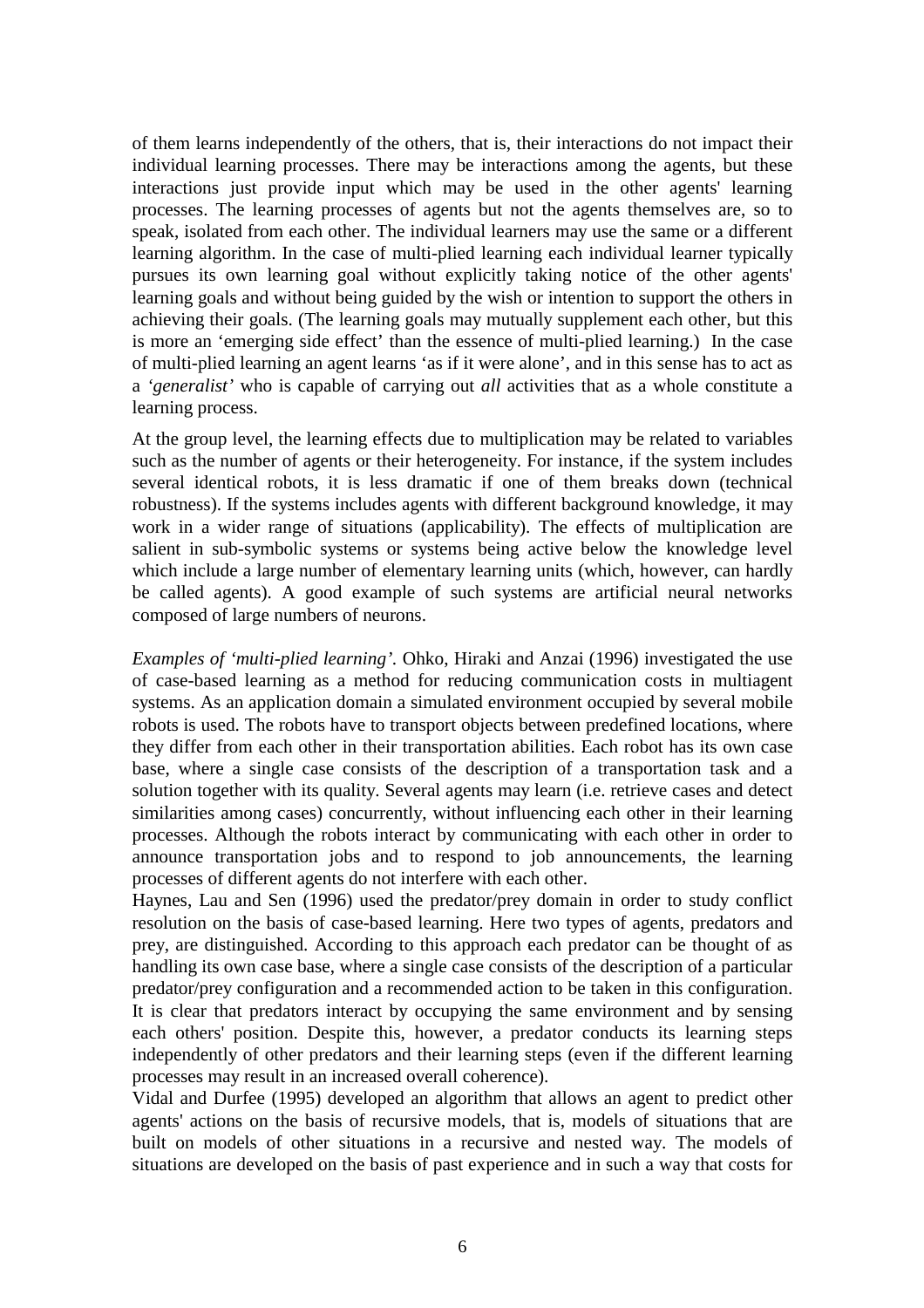development are limited. Here learning is multi-plied in the sense that several agents may concurrently learn about each other according to the same algorithm without requiring interaction except mutual observation. There is no joint learning goal. The learning processes of multiple learners do not influence each other, and they occur independently of each other. Observation just serves as a 'mechanism' that provides the information upon which a learning process is based.

Terabe et al. (1997) dealt with the question of how organizational knowledge can influence the efficiency of task allocation in multiagent settings, i.e. to assign tasks to agents in such a way that the time for completing the tasks is reduced. Organizational knowledge is information about other agents' ability to solve tasks of different types. In the scenario described by Terabe and his colleagues several agents can learn independently of each other how specific tasks are best distributed across the overall system. There is no explicit information exchange among the agents, and the only way in which they interact is by observing each others' abilities. The observations made by an agent are used to improve its estimate of the abilities of the observed agent, but the improvement itself is done by the observer. Each agent responsible for distributing a task conducts the same learning scheme, and none of the responsible agents is influenced in its learning by the other agents.

Carmel and Markovitch (1996) investigated the learning of interaction strategies from a formal, game-theoretic perspective. Interaction is considered as a repeated game, and another agent's interaction strategy is represented as a finite state-action automata. Learning aims at modeling others' 'interaction automata' based on past observations such that predictions of future interactions become possible. As in the research described above, the learning of the individual agents is not influenced by the other agents. The agents interact by observing each others' behavior, and the observations then serve as an input for separate learning processes. There is also no shared learning goal; instead, each agent pursues its own goal, namely, to maximize its own 'profit'. Related, game-theoretic work on multiagent learning was presented by Sandholm and Crites (1995) and Mor, Goldman and Rosenschein (1996).

Bazzan (1997) employed the evolutionary principles of mutation and selection as mechanisms for improving coordination strategies in multiagent environments. The problem considered was a simulated traffic flow scenario, where agents are located at the intersections of streets. A strategy corresponds to a signal plan, and evolution occurs by random mutation and fitness-oriented selection of the strategies. There are several other papers on learning in multi-agent systems that follow the principle of biological evolution; for instance, see (Bull & Forgarty, 1996; Grefenstette & Daley, 1996; Haynes & Sen, 1996). These are essentially examples of the multi-plied learning approach because the agents do not influence each other in their learning processes. It has to be stressed that a classification of evolution-based learning is difficult in so far as 'evolution', reduced to the application of operators like mutation and selection, can be also viewed as a centralized process. From this point of view the agents just act, whereas 'learning by evolution' is something like a meta-activity that takes place without being influenced by the agents themselves.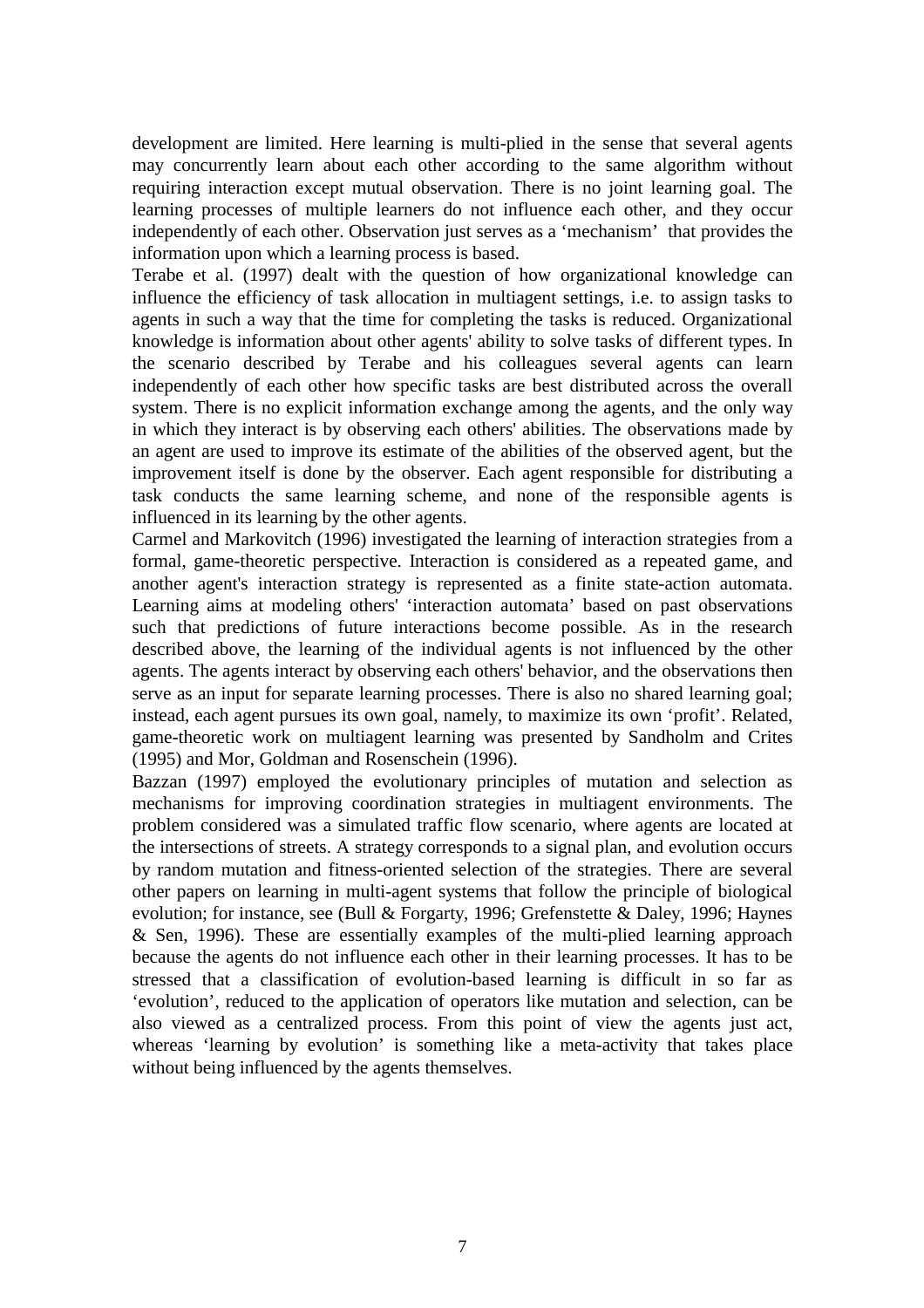#### 3.2. **Division mechanisms**

*General.* In the case of 'divided learning' a single-agent learning algorithm or a single learning task is divided among several agents. The division may be according to functional aspects of the algorithm and/or according to characteristics of the data to be processed in order to achieve the desired learning effects. As an example of a functional division one could consider the task of learning to optimize a manufacturing process: here different agents may concentrate on different manufacturing steps. As an example of a data-driven division one could think of the task of learning to interpret geographically distributed sensor data: here different agents may be responsible for different regions. The agents involved in divided learning have a shared overall learning goal. The division of the learning algorithm or task is typically done by the system designer, and is not a part of the learning process itself. Interaction is required for putting together the results achieved by the different agents, but as in the case of multiplied learning this interaction does only concern the input and output of the agents' learning activities. Moreover, the interaction does not emerge in the course of learning but is determined a priori and in detail by the designer. This is to say that there are interactions among the participants, but without a remarkable degree of freedom (i.e. it is known a priori what information has to be exchanged, when this exchange has to take place, and how the exchanged information has to be used). An individual agent involved in 'divided learning' acts as *'specialist'* who is just responsible for a specific subset of the activities that as a whole form the overall learning process.

Different benefits can be expected from a division of labour. The fact that each agent only computes a subset of the learning algorithm makes it simpler to design and reduces the computational load of each agent. The 'agent' metaphor insists on the autonomy of functions with respect to each other. A benefit expected from this increased modularity is that the different functions may be combined in many different ways. A further potential benefit is that a speed-up in learning may be achieved (provided that the time gained by parallelism is not weighted out by the time required for coordination). The main difference between division and multiplication is *redundancy*: in division, each agent performs a different subtask while in multiplication, each agent performs the same task. In other words, the rate of redundancy in agent processing would be 0% in 'pure' division mechanisms and 100% in 'pure' multiplication, the actual design of existing systems being of course somewhere in between these two extremes.

*Examples of 'divided learning'*. Sen, Sekaran and Hale (1994) concentrated on the problem of achieving coordination without sharing information. As an illustration application, the block pushing problem (here two agents cooperate in moving a block to a specific predefined position) was chosen. The individual agents learn to jointly push the block towards its goal position. The learning task, hence, was divided among two agents. Sen and his colleagues showed that the joint learning goal can be achieved even if the agents do not model each other or exchange information about the problem domain. Instead, each agent implicitly takes into consideration the other agent's activities by sensing the actual block position. In as far as the individual agents do not exchange information and learn according to the same algorithm (known as Q-learning), this work is also related to multiplied learning.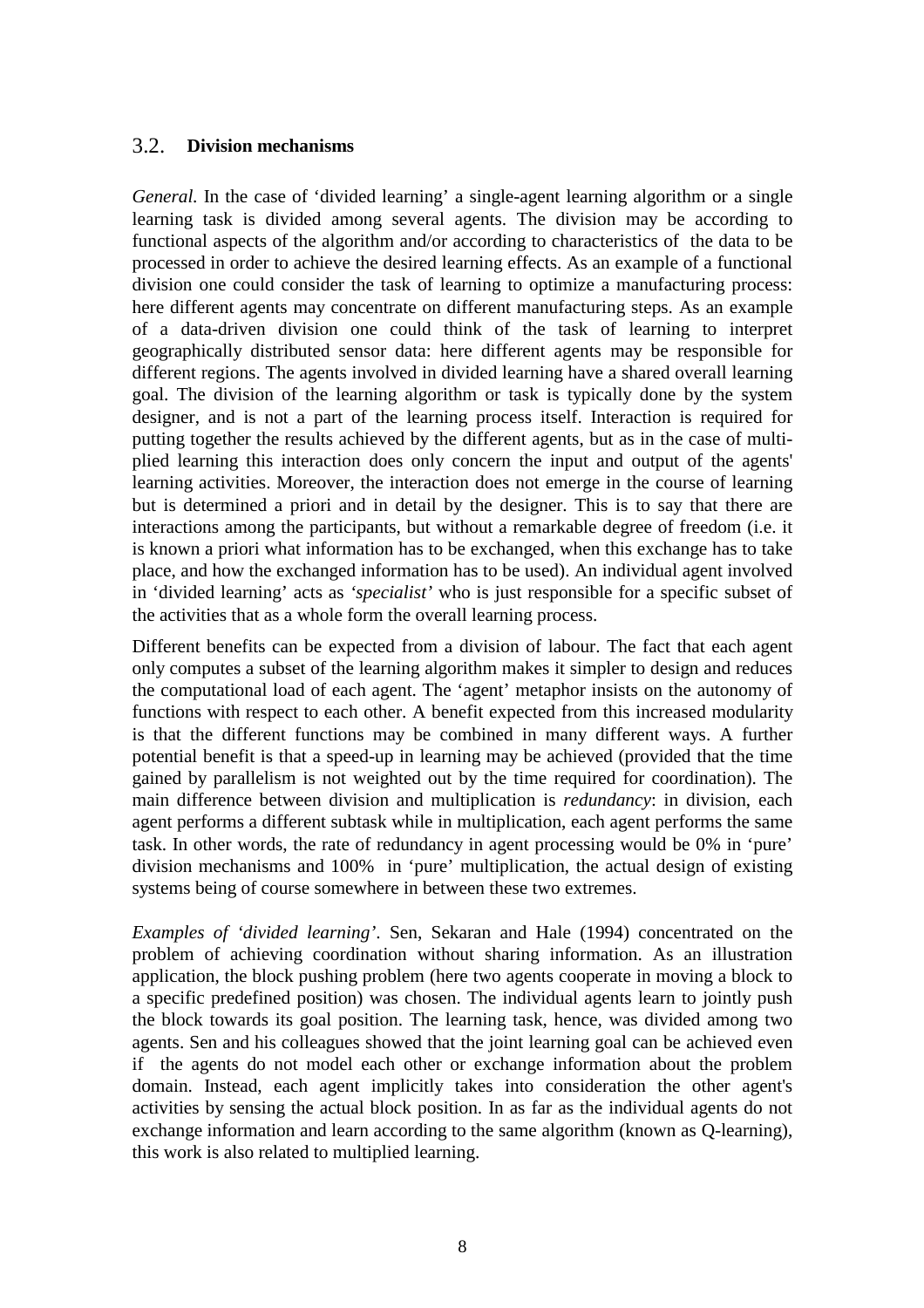Plaza, Arcos and Martin (1997) applied multiagent case-based learning in the domain of protein purification. The task to be solved here is to recommend appropriate chromatography techniques to purify proteins from tissues and cultures. Each agent is assumed to have its own case base, where a case consists of a protein-technique pair, as well as its own methods for case indexing, retrieval and adaptation. Two different modes of 'case-based cooperation' are proposed: first, an agent's case base can be made accessible to other agents; and second, an agent can make its methods for handling cases available to other agents. These modes are applied when a single agent is not able to solve a given protein purification task, and both result in the division of a single learning task among several agents.

Parker (1993) concentrated on the question of how cooperative behavior can be learnt in multi-robot environments. Parker was particularly interested in the question of how coherent cooperation can be achieved without excessive communication. The main idea was to realize cooperative behavior by learning about ones own and others' abilities. The scenario consisted of heterogeneous robots that have to complete some predefined tasks as fast as possible, where the individual robots differ in the abilities to carry out this tasks. Learning is divided in as far as the robots collectively learn which robot should carry out which task in order to improve cooperation. In as far as this approach requires that the robots learn about each other (and, hence, to develop a model of the others) in order to achieve a shared goal, it is closely related to interactive learning. Other interesting research on multi-robot learning which falls into the category of divided learning is described in (Mataric, 1996).

Weiß (1995) dealt with the question of how several agents can form appropriate groups, where a group is considered as a set of agents performing compatible actions that are useful in achieving a common goal. As an application domain the multiagent blocks world environment was used. The task to be solved in this domain was to transform initial configurations of blocks into goal configurations, where the individual agents are specialized in different activities. The proposed algorithm provides mechanisms for the formation of new and the dissolution of old groups. Formation and dissolution is guided by the estimates of the usefulness of the individual agents and the groups, where the estimates are collectively learnt by the agents during the problem solving process. Learning is divided in as far as different agents are responsible for different blocks and their movements. This work is related to interactive learning in as far the agents and groups dynamically interact (by building new groups or dissolving old ones) during the learning process whenever they detect a decrease in their performance.

#### 3.3. **Interaction mechanisms**

*General.* The multiplication and division mechanisms do not explain all the benefits of multi-agent learning. Other learning mechanisms are based on the fact that agents interact *during* learning. Some interaction also occurs in the two previous mechanisms, but it mainly concerns the input or output of the individual agents' learning processes. Moreover, in the case of multi-plied and divided learning, interaction typically occurs at the relatively simple and pre-specified level of 'pure' data exchange. In the case of interactive learning, the interaction is a more dynamic activity that concerns the intermediate steps of the learning process. Here interaction does not just serve the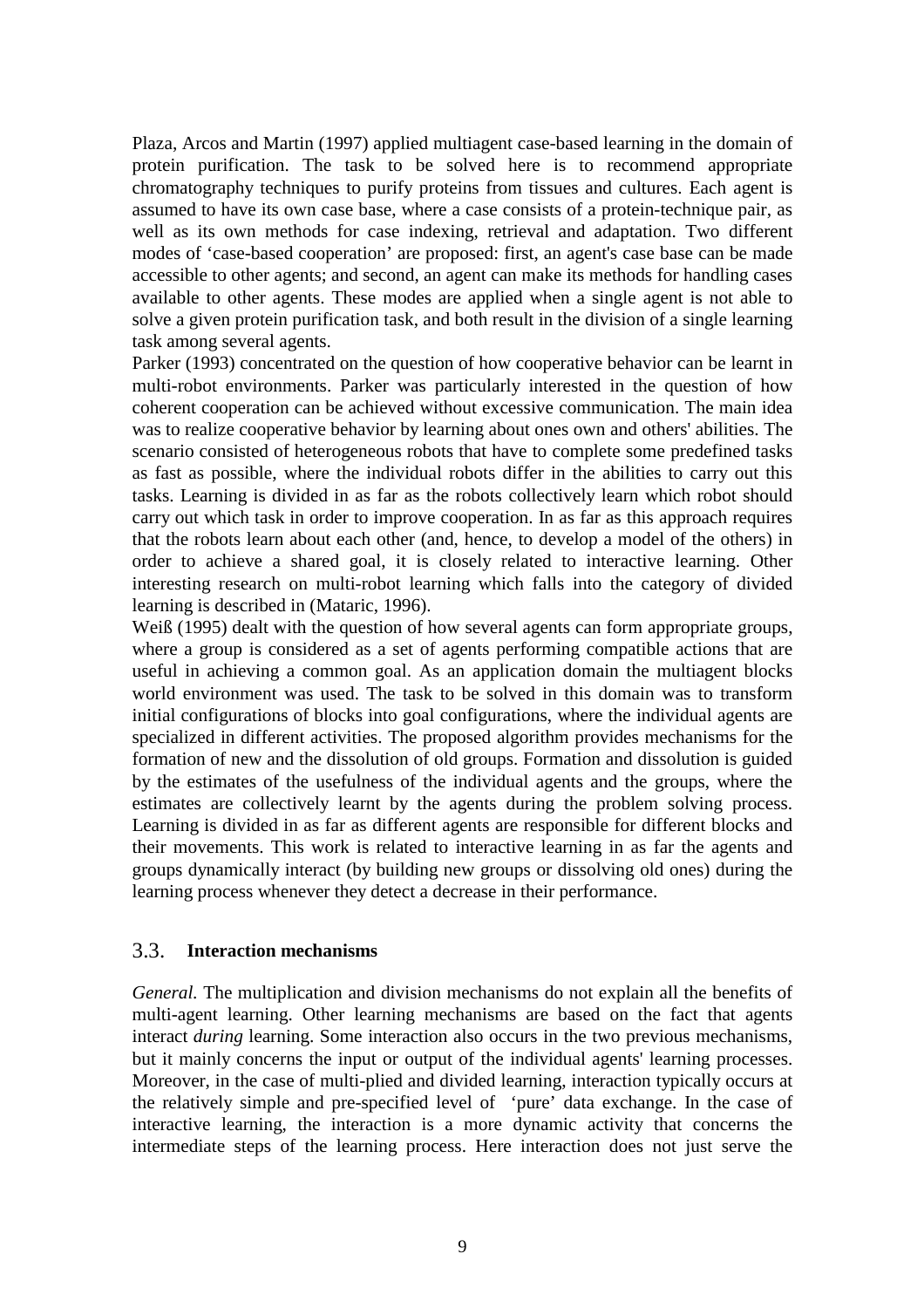purpose of data exchange, but typically is in the spirit of a 'cooperative, negotiated search for a solution of the learning task'. Interaction, hence, is an essential part and ingredient of the learning process. An agent involved in interactive learning does not so much act as a generalist or a specialist, but as a *'regulator'* who influences the learning path and as an *'integrator'* who synthesises the conflicting perspectives of the different agents involved in the learning process. For an illustration of the differences between the three classes of learning, consider the concept learning scenario. In an onlymultiplied system, two inductive agents could interact to compare the concepts they have built. In an only-divided system, a 'negative instance manager' could refute the concept proposed by the 'positive instances manager'. The resulting concept may be better but the reasoning of one agent is not directly affected by the others. In an interactive approach, two inducers could negotiate the generalization hierarchy that they use. The term 'interaction' covers a wide category of mechanisms with different potential cognitive effects such as explanation, negotiation, mutual regulation, and so forth. The complexity of these interactions makes up another difference between interactive learning on the one hand and multi-plied/divided learning on the other.

The difference between the interactions in the multiplication/division approaches and the interaction approaches is mainly a matter of granularity: agents using the 'multiplication/ division' mechanisms interact about input and/or output of the agents' learning processes, while the mechanisms classified under the 'interaction' label concern intermediate learning steps. Obviously, the difference between an input and an intermediate step is a matter of granularity, since intermediate data can be viewed as the input/output of sub-processes. The criterion is hence not fully operational. However, the interaction mechanisms (e.g. explanation) is also concerned with how the intermediate data are produced. We briefly illustrate this point in the context of case-based reasoning:

- *Multiplication:* case-based reasoning agents interact about the solution they have derived by analogy.
- *Division:* the 'case retrieval' agent asks the 'case adapter' agent for specifying the target case more precisely.
- *Interaction:* a 'case retrieval' agent asks a 'case adapter' agent for justification for the selection of a particular case or for naming a criterion that should be used for retrieval.

*Examples of 'interactive learning'*. Sugawara and Lesser (1993) investigated how coordination plans can be learnt in distributed environments. The diagnosis of network traffic was chosen as an application domain. By observing the network, each agent responsible for diagnosing some part of the network learns by observation a model of the network segment in which it is located and of the potential failures that may occur. Based on this learning, the agents collectively develop rules and procedures that allow improved coordinated behavior (e.g. by avoiding redundant activities) on the basis of diagnosis plans. The learning task is not divided a priori; instead, the agents dynamically contribute to the joint learning task depending on their actual knowledge.

Bui, Kieronska and Venkatesh (1996) studied mutual modeling of preferences as a method for reducing the need for time- and cost-consuming communication in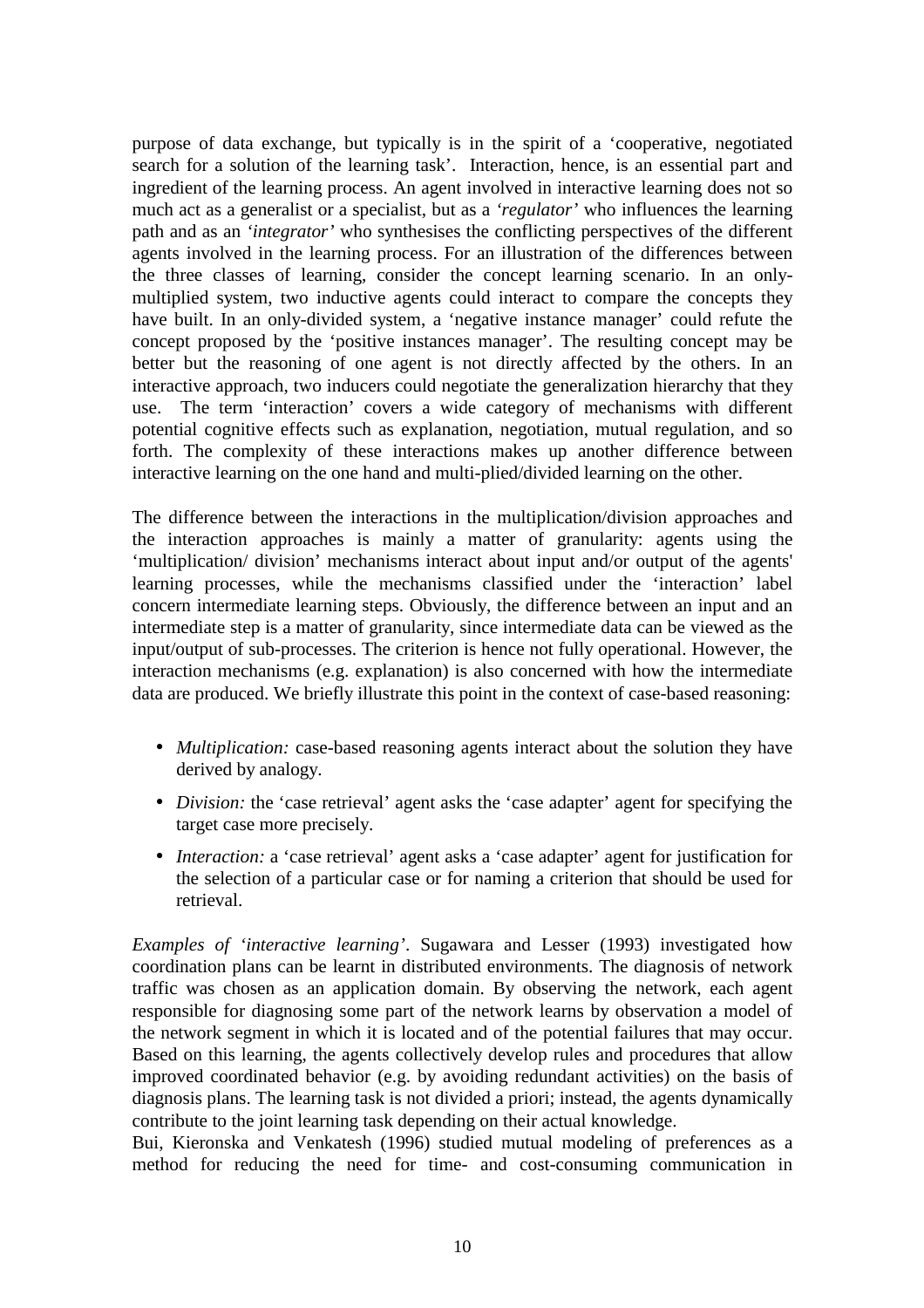negotiation-intensive application domains. The idea was to learn from observation to predict others' preferences and, with that, to be able to predict others' answers. The work is centered around the concept of joint intentions and around the question of how such intentions could be incrementally refined. This incremental refinement requires conflict resolution during a negotiation process. As an application domain they chose a distributed meeting scheduling scenario in which the agents have different preferences with respect to the meeting date. Moreover, it is assumed that none of the agents posses complete information about the others, and it is taken into consideration that the privacy of personal schedules should be preserved.

In the context of automated system design, Nagendra Prasad, Lesser and Lander (1995) investigated the problem of how agents embedded in a multiagent environment can learn organizational roles. The problem to be solved by the agents is to assemble a (simplified) steam condenser. A role is considered as a set of operators an agent can apply to a composite solution. Each agent is assumed to be able to work on several composite solutions concurrently, and to play different roles concurrently. Three types of organizational roles were distinguished, namely, for initiating a solution, for extending a solution, and for criticizing a solution. It was shown that learning of organizational roles enables a more efficient, asynchronous and distributed search through the space of possible solution paths. Although role learning itself is done by an agent independent of the other agents, all agents are involved in an overall conflict detection and resolution process. (This work is also of interest from the point of view of 'divided learning' in so far as the organizational roles are predefined and the agents are responsible for different parts of the steam condenser (e.g. the 'pump agent' and the 'shaft agent').

In closely related work, Nagendra Prasad, Lesser and Lander (1996) investigated multiagent case-based learning in the context of automated system design. As in their work mentioned above, the problem of building a steam condenser was chosen as an illustrative application. Here the focus was not on organizational roles, but on negotiated case retrieval. Each individual agent is assumed to be responsible for integrating a particular component of the overall system, and to have its particular view of the design problem. Moreover, each agent is associated with its own local case base and with a set of constraints describing the component's relationships to other components, where a case consists of the partial description of a component configuration and the constraints associated with it. The agents negotiate and iteratively put together their local 'subcases' such that constraint violations are reduced and a consistent overall case that solves the design problem is achieved. With that, both the cases as well as the processes of case indexing, retrieval and adaptation are distributed over several agents, and learning requires intensive interaction among the individuals.

Tan (1993) dealt with the question of how cooperation and learning in multiagent systems are related to each other, where exchange of basic information about the environment and exchange of action selection policies are distinguished as different modes of cooperation. Experiments were conducted in the predator/prey domain. The results indicated that cooperation can considerably improve the learning result, even if it may slow down learning especially at the beginning. This work is closely related to divided learning in as far as Tan also considered situations in which learning and sensing is done by different agents, and it is related to multi-plied learning as far as Tan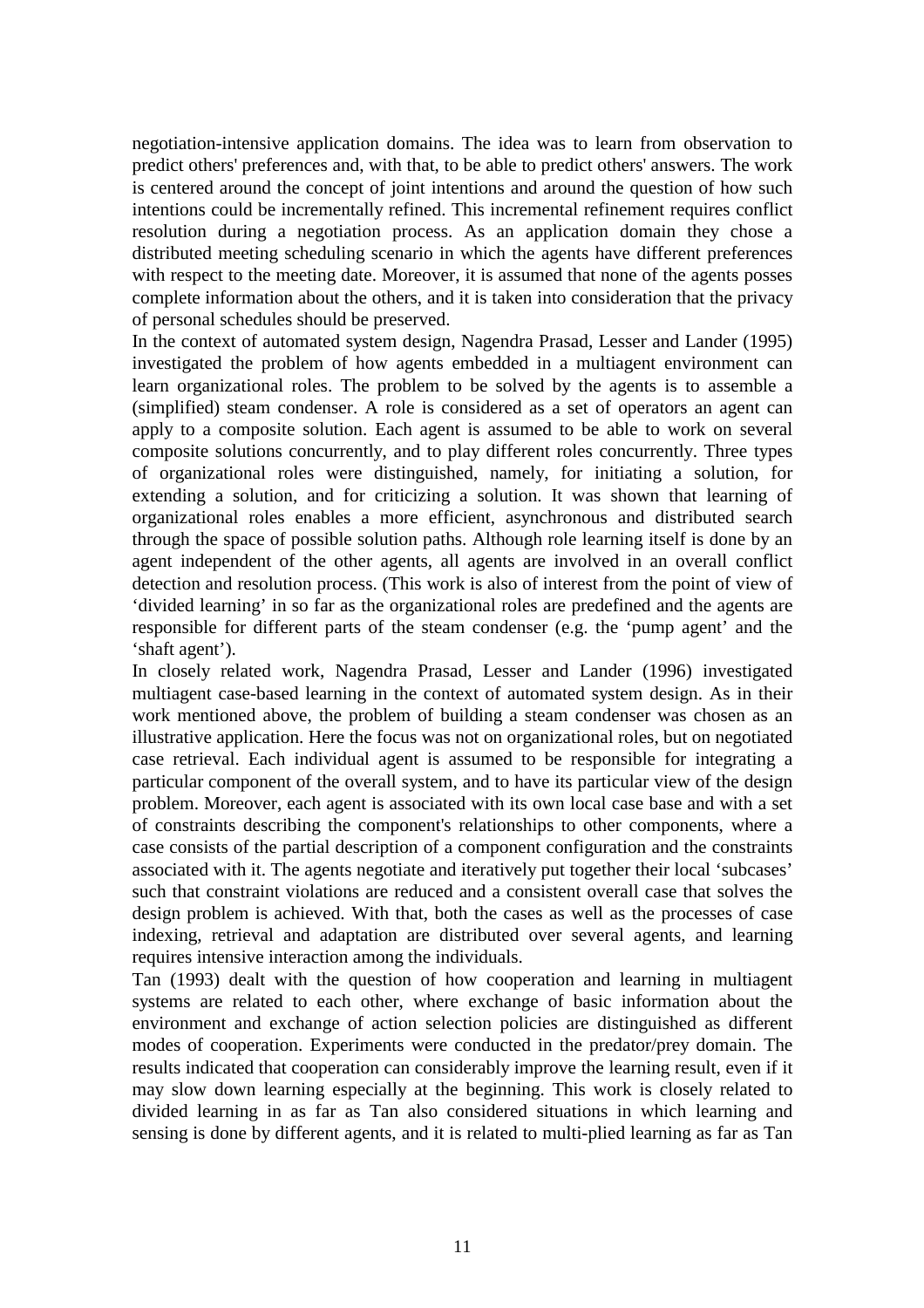considered situations in which different predators learn completely independent of each other.

## 4. **The psychological perspective: Multi-agent learning vs. human-human collaborative learning**

This section characterizes available approaches to multi-agent learning from the perspective of human-human collaborative learning. As noted in (Weiß, 1996), in DAI and ML the term 'multi-agent learning' is used in two different meanings. First, in its stronger meaning, this term refers only to situations in which the interaction among several agents aims at and is required for achieving a common learning goal. Second, in its weaker meaning, this term additionally refers to situations in which interaction is required for achieving different and agent-specific learning goals. For a brief illustration of these meanings, consider the multi-agent scenarios sketched in the section 2. The transportation domain is a good example for multi-agent learning in its weaker meaning; here the interacting agents (trucks or companies) pursue different learning goals, namely, to maximize their own profit at the cost of the other agents' profit. The manufacturing domain is a good example for multi-agent learning in its stronger meaning, because here all agents or machines try to learn a schedule that allows the manufacturing of products in minimal time and with minimal costs. Obviously, it is multi-agent learning in its stronger meaning that is more related to human-human collaborative learning, and which is therefore chosen as a basis for all considerations in this section.

The three types of learning mechanisms introduced in the previous section allows us to contrast multi-agent and single-agent learning, but are not appropriate for comparing multi-agent to human-human collaborative learning. In human groups, multi-plied, divided and interactive learning mechanisms occur simultaneously. 'Multiplication' mechanisms occur. For instance, we observed several instances (Dillenbourg et al., 1997) in a synchronous written communication environment of peers producing the same sentence simultaneously, i.e. they where conducting in parallel the same reasoning on the same data. The 'division' mechanisms do occur in collaborative learning. We discriminate (see chapter 1, this volume) cooperative settings, in which the division of labour is regulated by more or less explicit rules, and collaborative learning, with no explicit division of labour. However, even in collaborative tasks, a spontaneous division of labour can be observed (Miyake, 1986), although the distribution of work is more flexible (it changes over time).

Some of the mechanisms which make collaborative learning effective (Dillenbourg  $\&$ Schneider, 1995) relate to the first and second types of the learning mechanisms. However, the 'deep secret' of collaborative learning seem to lie in the cognitive processes through which humans progressively build a *shared understanding*. This shared understanding relates to the third type of mechanisms. It does not occur at once, but progressively emerges in the course of dialogue through processes like conflict resolution, mutual regulation, explanation, justification, grounding, and so forth. Collaborative dialogues imply a sequence of episodes, some of them being referred to as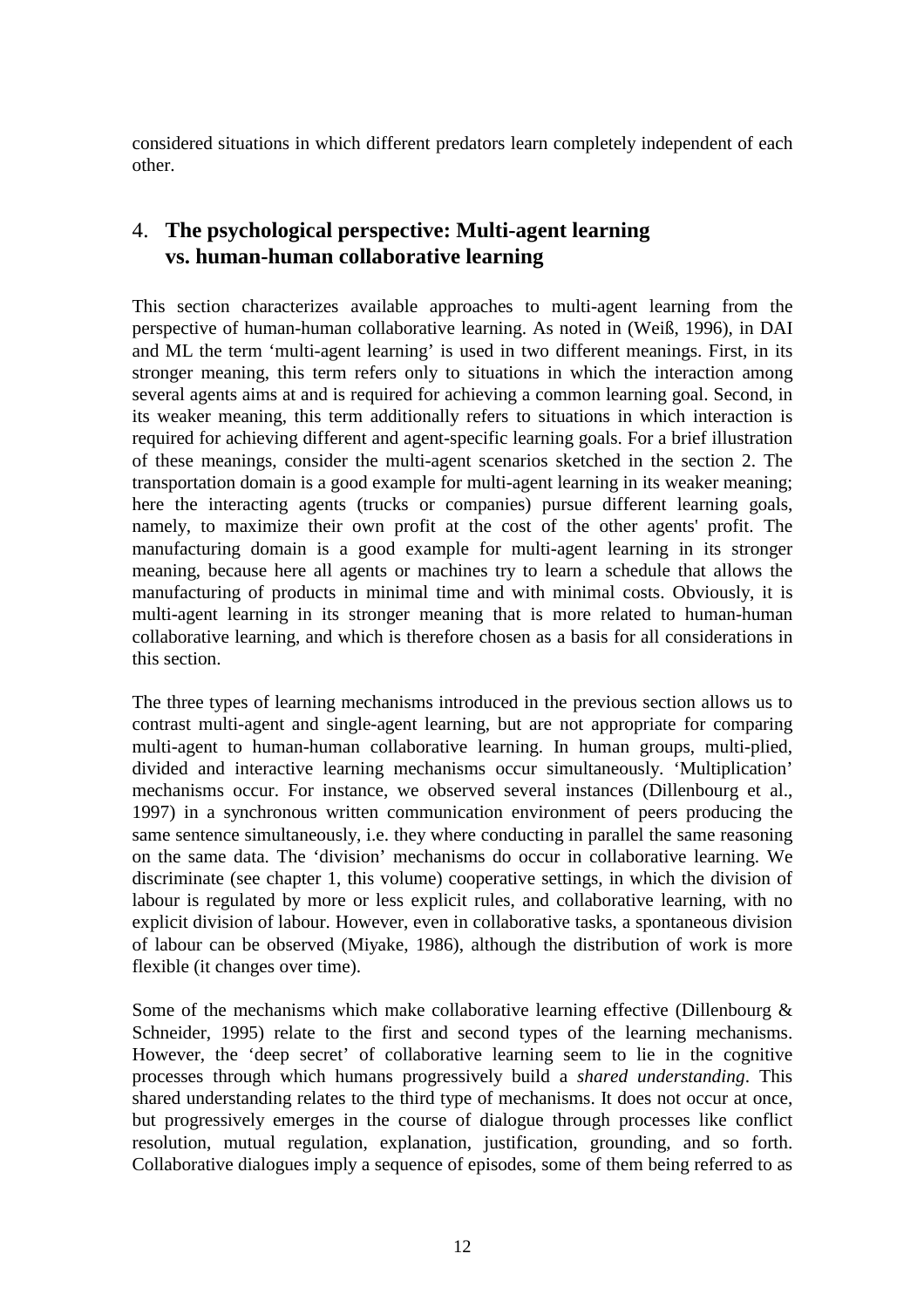'explanations', 'justification', or whatever, and they are all finally instrumental in the construction of a shared solution. The cognitive processes implied by these interactions are the focus of current studies on human-human collaborative learning - and they have been largely ignored so far in the available studies on multi-agent learning. In the following, we will therefore concentrate on three of these processes - conflict resolution, mutual regulation, and explanation - in more detail in order to show what current approaches to multi-agent learning do *not* realize. Additionally, a closer look is taken on the importance of misunderstanding, which usually is considered by (D)AI researchers as something that should be avoided in (multi-)agent contexts, but which plays an important role for human-human collaborative learning. With that, and in contrast to the previous section, this one provides a *'negative' characterization* of multi-agent learning which allows us to make suggestions for future research on this kind of learning.

We are speaking of '(different types of) mechanisms' because this chapter concentrates on computational agents. It is clear, however, that human-human collaborative learning constitutes a whole process in which 'multiplication', 'division' and 'interaction' correspond to different aspects of the same phenomena. Therefore, in focusing on the processes of conflict resolution, regulation, and explanation, we illustrate these three regards.

## 4.1. **Conflict Resolution**

The notion of conflict, which is popular in DAI , is the basis of the socio-cognitive theory of human-human collaboration (Doise and Mugny, 1984). According to this theory, the benefits of collaborative learning are explained by the fact that two individuals will disagree at some point, that they will feel a social pressure to solve that conflict, and that the resolution of this conflict may lead one or both of them to change their viewpoint. This can be understood from the *'multiplication'* perspective, because a conflict between two or several agents is originated by the multiplicity of knowledge. It appears, however, that learning is not initiated and generated by the conflict itself but by its resolution, that is, by the justifications, explanations, rephrasements, and so forth, that lead to a jointly accepted proposition. Sometimes, a slight misunderstanding may be enough to generate these explanations, verbalizations, and so forth. Hence, the real effectiveness of conflict has to be modelled through interactive mechanisms.

#### 4.2. **Mutual regulation**

Collaboration sometimes leads to improved self-regulatory skills (Blaye, 1988). One interpretation of these results is that strategic decisions are precisely those for which there is a high probability of disagreement between partners. Metaknowledge is verbalized during conflict resolution and, hence, progressively internalized by the partners. Another interpretation attributes this effect to a reduced cognitive load: when one agent looks after the detailed task-level aspects, the other can devote his cognitive resources to the meta-cognitive level. This interpretation could be modelled through a *'division'* mechanism. However, mutual regulation additionally requires that each partner maintains 'some' representation of what the other knows and understands about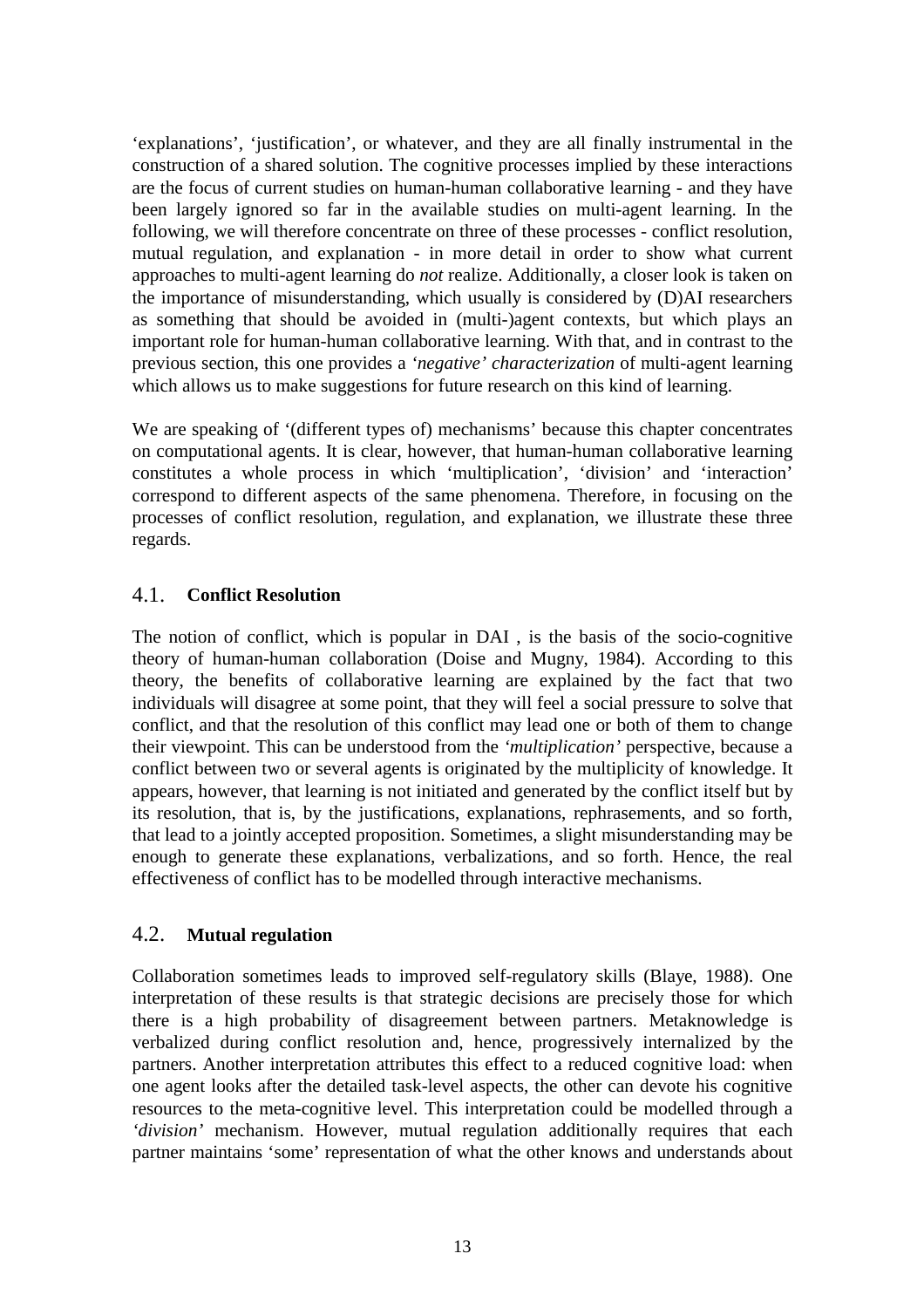the task. This is not necessarily a detailed representation of all the knowledge and viewpoints of a partner, but a task-specific differential representation ('With respect to that point my partner does have a different opinion to me'). The verbal interactions through which one maintains a representation of one's partners knowledge have been partly studied in linguistics, but the cognitive effects of this mutual modelling process, constitutes an interesting item on the agenda of psychology research. Interestingly, this ability was proposed by Shoham (1990) as a criterion to define what an agent is and whether an agent is more than a simple function in a system

#### 4.3. **Explanation**

The third phenomena considered here is learning by building an explanation to somebody else. Webb (1989) observed that subjects who provide elaborated explanations learn more during collaborative learning than those who provide straightforward explanations. Learning by explaining does even occur when the learner is alone: students who explain aloud worked-out examples or textbooks, spontaneously or on a experimenter's request, acquire new knowledge (Chi et al., 1989). The effect of explanation in collaborative learning could be reduced to a multiple self-explanation effect (see Ploetzner et al. - this volume). For instance, in a multi-agent system each agent could be given a 'learning by explaining' algorithm inspired by VanLehn's computational model of the self-explanation effect (VanLehn et al., 1992) or by some explanation-based learning algorithm (EBL) (Mitchell et al., 1986). The benefit of *'multiplicity'* could result from the heterogeneity of outcomes: The generalization stage - the most delicate step in EBL - could be 'naturally' controlled as the least general abstraction of the proofs built by different agents.

An explainer has to simultaneously build the explanation and check for its consistency. In self-explanation, this self-regulation process is costly, while in collaboration, the cost of regulation can be shared. The cognitive load is lower when one checks the consistency of an explanation given by somebody else, than when one has to check one's own explanation. Hence, this interpretation mechanism can be viewed from the perspective of the second type of mechanisms, the division of labour. This idea was implemented in People Power (Dillenbourg & Self, 1992). An agent explains a decision by showing the trace of the rules fired to take that decision. Some of these rules were too general and learning consisted in specializing them progressively. When the second agent received an explanation, he tried to refute the argument made by the first agent (in order to show that it is too general). Actually both agents used exactly the same rules, hence learning was not related to multiplicity. It simply was too expensive for one agent to build a proof, to try to refute any step of its proof, to refute any step of this selfrefutation, etc. In other words, the functions 'produce an explanation' and 'verify an explanation' were distributed over two agents, as in the *'division'* perspective.

However, explanation is most relevant from the perspective of the *interaction* mechanisms. An explanation is not simply something which is generated and delivered by an agent to another (as it could be viewed in the case of multiple self-explanation). Explanation is, of course, interactive. Current studies on explanation view explanation as a mutual process: explanation results from a common effort to understand mutually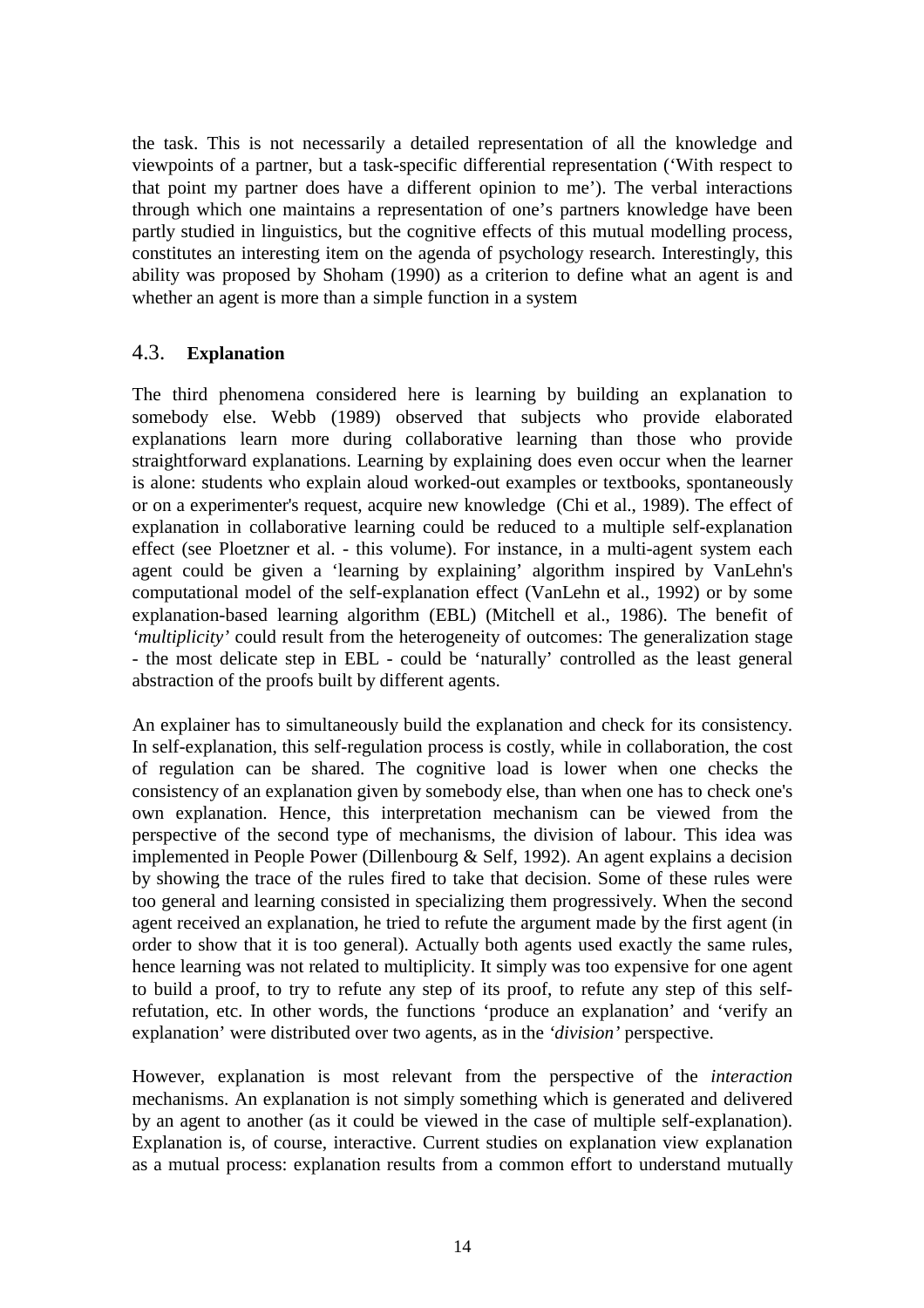(Baker, 1992). The precise role of interactivity is not yet very clear. It has not been shown that interactive explanations generate higher cognitive effects. The situations in which the explainee may interact with the explainer do not lead to higher learning outcomes than those where the explainee is neutral (see Ploetzner et al. - this volume).

#### 4.4. **The importance of misunderstanding**

The three mentioned mechanisms are modeled in some way in DAI. The main difference is that the computational models use formal languages while humans use natural language (and non-verbal communication). It is of course common sense to use a formal language between artificial agents, but the use of natural language creates a major difference which might be investigated in DAI without having to 'buy' completely the natural language idea: it creates *room for misunderstanding*.

Misunderstanding leads to rephrasement, explanation, and so forth, and hence to processes which push collaborative learners to deepen their own understanding of the words they use. As Schwartz (1995) mentioned, it is not the shared understanding per se which is important, but the efforts towards shared understanding. We see two basic conditions for the emergence of misunderstanding:

- Misunderstanding relies on semantic ambiguity. It is a natural concern of multi-agent system designers to specify communication protocols in which the same symbol conveys the same 'meaning' for each agent, simply because 'misunderstandings' are detrimental to system efficiency. With that, it turns out that there is a conflict between efficiency and learning in multi-agent systems: misunderstanding and semantic ambiguity increase the computational costs, but at the same time the potential of collaborative learning.
- Having room for misunderstanding also means having room for discrepancies in the knowledge and experience of interacting individuals. Such discrepancies may arise, for instance, because the individuals act in different (perhaps geographically distributed) environments, because they are equipped with different sensing abilities (although they might occupy the same environment), and because they use different reasoning and inference mechanisms. From this point of view it turns out that heterogeneity should be not only considered as a problem, but also as an opportunity for designing sophisticated multi-agent systems.

This room for misunderstanding implies that agents are (partly) *able to detect and repair misunderstanding*. Obviously, it is not sufficient to create space for misunderstanding, but the agents must be also capable of handling it. Any misunderstanding is a failure in itself, and it constitutes a learning opportunity only if it is noticed and corrected. The mechanisms for monitoring and repairing misunderstandings in human contexts are described extensively in this volume (Chapter 3, Baker et al.). What matters here from the more technical multi-agent perspective is that the monitoring and repairing of misunderstandings require the agent to maintain a representation of what it believes and what it's partners believes. (see section 4.2)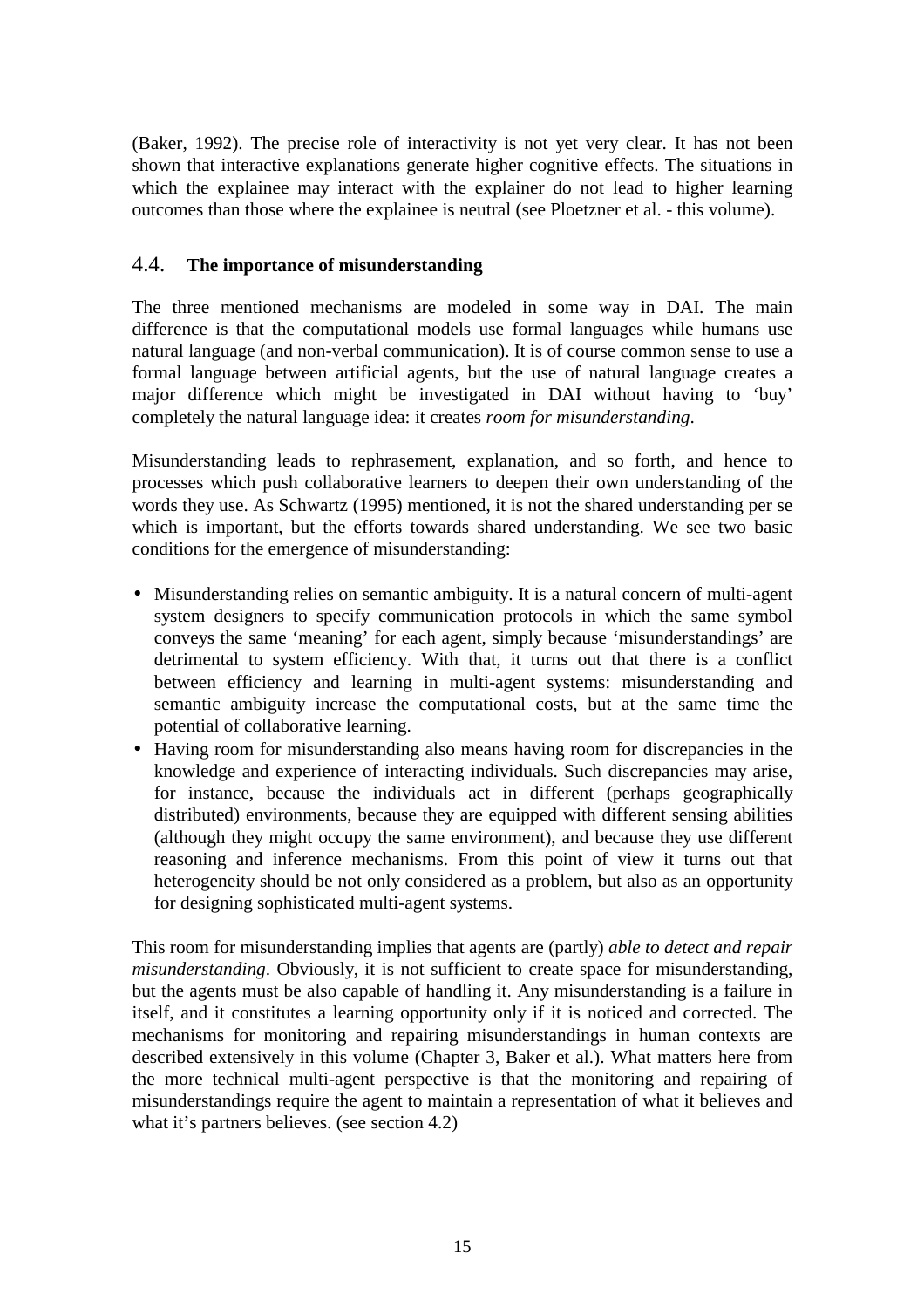These considerations seem to indicate that multi-agent learning necessarily has to be limited with regard to collaboration, as long as the phenomenon of misunderstanding is suppressed and ignored in multi-agent systems. A solution to this limitation would be to consider 'mis-communication' not always as an error that has to be avoided during design, but sometimes as an opportunity that agents may exploit for learning. The same distinction can be made with linguistic studies, where the concept of 'least collaborative effort' is used to describe how interlocutors achieve mutual understanding, while we prefer to refer to the 'optimal collaborative effort' to emphasize that the additional cognitive processes involved in repairing mutual understanding may constitute a source of learning (Traum & Dillenbourg, 1996).

Two additional remarks. Firstly, the above considerations may sound inappropriate since the notion of (mis)understanding is purely metaphorical when talking about artificial agents. However, one can understand the notion of 'meaning' as the relationship between a symbol and a reference set. Typically, for an inductive learning agent A1, a symbol X will be related to a set of examples  $(S1)$ . Another agent A2 may connect X with another set of examples (S2), overlapping only partly with S1. Then, negotiation can actually occur between A1 and A2 as a structure of proofs and refutations regarding the differences between S1 and S2.

Secondly, in addressing the above question, we restricted ourselves to verbal interaction and dialogues, because this is most interesting from the point of view of artificial agents. In particular, we did not deal with non-verbal interaction (based on e.g. facial expressions and body language), even though it is an important factor in human-human conversation. However, as a first step in that direction, we are currently working on implicit negotiation in virtual spaces where artificial agents negotiate division of labour by movements: Agent-A watches which rooms are being investigated by Agent-B and acknowledges Agent-B's decision by selecting rooms which satisfy the inferred strategy (Dillenbourg et al, 1997). Finally, it should be noted that we did not deal with certain aspects of dialogues that are relevant to human-human collaborative learning, but are difficult to model in artificial contexts. Examples of such aspects are the relationship between verbalization and consciousness (humans sometimes only become aware of something when they articulate it), dialogic strategies (one purposefully says something one does not believe to test ones partner) and the internalization of concepts conveyed in dialogues (these points are addressed in chapter 7, Mephu Nguifo et al., this volume).

## 5. **Conclusions**

*Summary*. This chapter aimed at taking the first steps toward answering the question *What is 'multi' in multi-agent learning?* We attacked this question from both a ML and a psychological perspective. The ML perspective led to a 'positive' characterization of multi-agent learning. Three types of learning mechanisms - multiplication, division, and interaction - were distinguished that can occur in multi-agent but not in single-agent systems. This shows that multi-agent learning can take place at a qualitatively different level compared to single-agent learning as it has been traditionally studied in ML. Hence, multi-agent learning is more than just a simple magnification of single-agent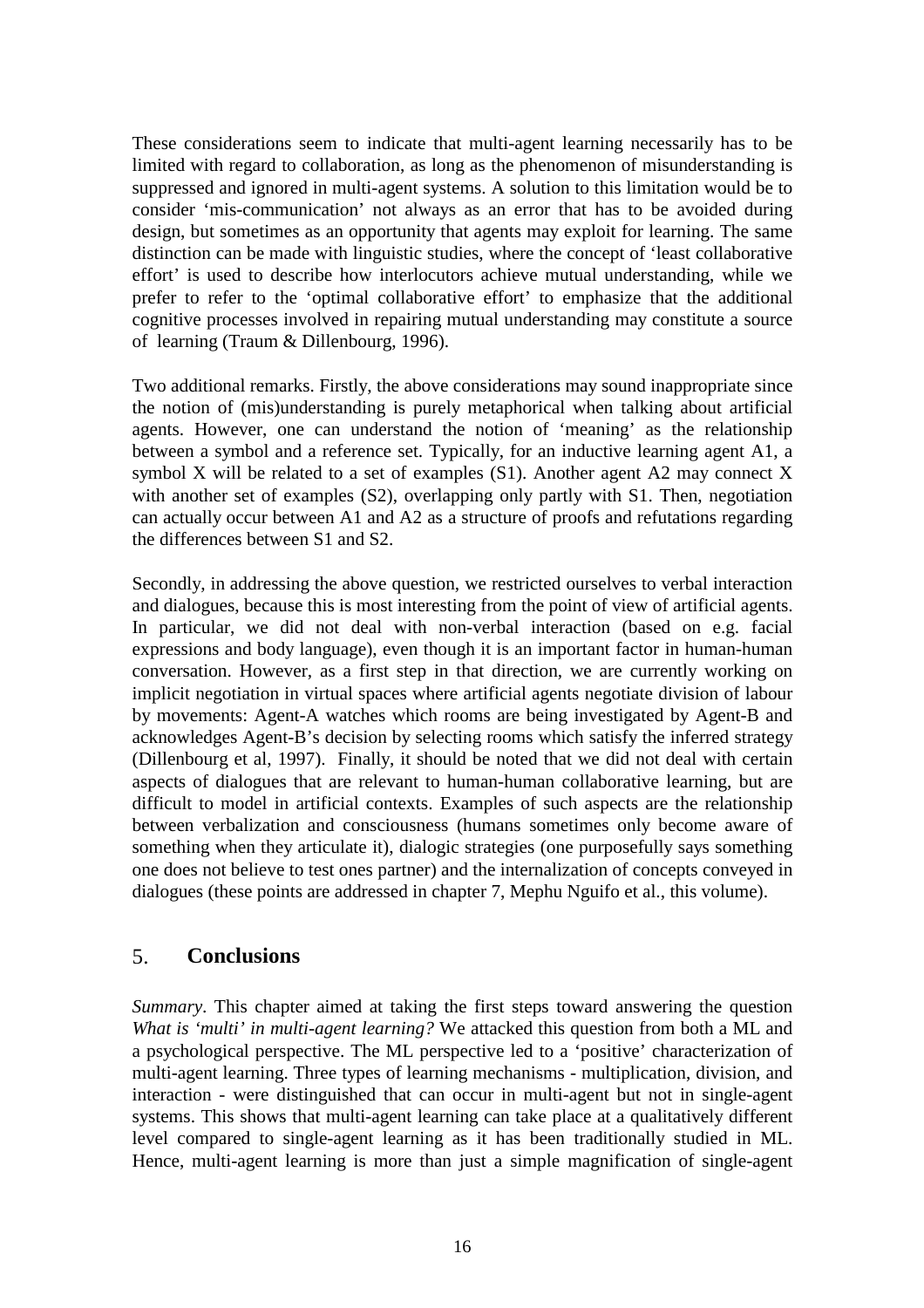learning. The psychological perspective led to a 'negative' characterization of multiagent learning. Several processes like conflict resolution, mutual regulation and explanation were identified that play a more significant role in human-human collaborative learning than in multi-agent learning since they contribute to the elaboration of a shared understanding. The cognitive effort necessary to build this shared understanding , i.e. to continuously detect and repair misunderstanding, has not received enough attention in multi-agent learning where noise is a priori not treated as a desirable phenomenon. Hence, despite the fact that multi-agent learning and humanhuman collaborative learning constitute corresponding forms of learning in technical and in human systems, it is obvious that the available multi-agent learning approaches are of lower complexity.

*Some Implications.* There are many approaches to multi-agent learning that are best characterized as multiplication or division mechanisms, but less that are best characterized as interaction mechanisms. This indicates important potential directions for future research on multi-agent learning. What is needed are algorithms according to which several agents can interactively learn and, at the same time, influence - trigger, redirect, accelerate, etc. - each other in their learning. From what is known about humanhuman collaborative learning, the development of these kinds of multi-agent algorithms may be facilitated by putting more emphasis on the implementation of negotiation processes among agents, triggered by the possibility of misunderstanding and oriented towards the emergence of a shared understanding.

**Acknowledgments.** We are grateful to the ESF programme 'Learning in humans and machines' for the opportunity to work together in the past years. This chapter summarizes results of our co-work.

## **References**

- Baker, M. (1992) The collaborative construction of explanations. Paper presented to "Deuxièmes Journées Explication du PRC-GDR-IA du CNRS", Sophia-Antipolis, June 17-19 1992.
- Bazzan, A. (1997). Evolution of coordination as a methaphor for learning in multiagent systems. In (Weiß, 1997, pp. 117-136).
- Benda, M., Jaganathan, V., & Dodhiawala, R. (1986*). On optimal cooperation of knowledge sources.* Technical Report. Boing Advanced Technical Center, Boing Computer Services, Seattle, WA.
- Blaye, A. (1988) *Confrontation socio-cognitive et resolution de problemes.* Doctoral dissertation, Centre de Recherche en Psychologie Cognitive, Université de Provence, 13261 Aix-en-Provence, France.
- Bond, A.H., & Gasser, L. (Eds.) (1988*). Readings in distributed artificial intelligence*. Morgan Kaufmann.
- Bui, H.H., Kieronska, D., & Venkatesh, S. (1996). Negotiating agents that learn about others' preferences. In (Sen, 1996, pp. 16-21).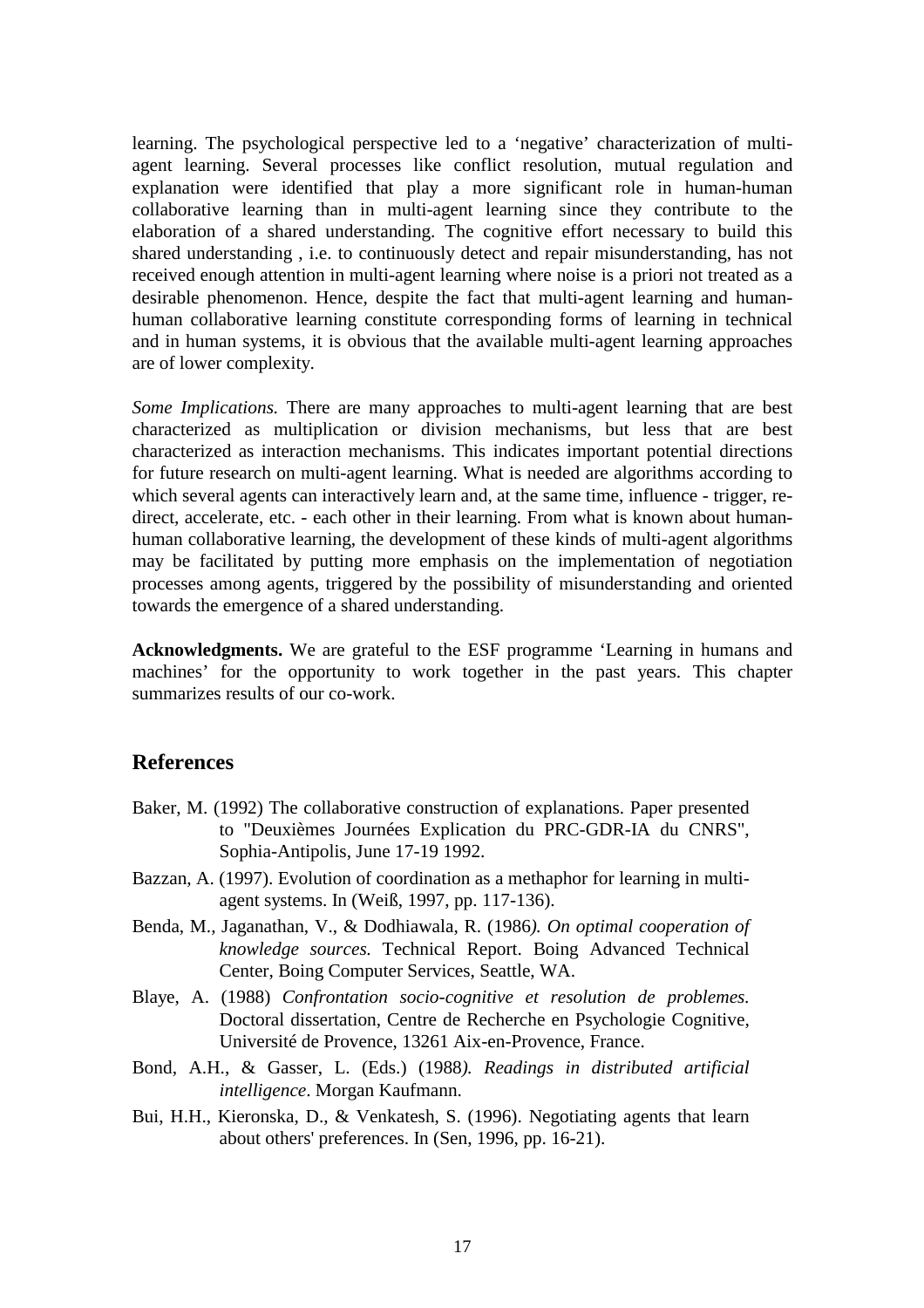- Bull, L., & Fogarty, T. (1996). Evolutionary computing in cooperative multi-agent environments. In (Sen, 1996).
- Carmel, D., & Markovitch, S. (1996). Opponent modeling in multi-agent systems. In (Weiß & Sen, 1996, pp. 40-52).
- Chan, P.K., & Stolfo, S.J. (1993). Toward parallel and distributed learning by meta-learning. *Working Notes of the AAAI Workshop on Knowledge Discovery and Databases* (pp. 227-240).
- Chi M.T.H., Bassok, M., Lewis, M.W., Reimann, P. & Glaser, R. (1989) Self-Explanations: How Students Study and Use Examples in Learning to Solve Problems. *Cognitive Science*, 13,145-182.
- Dillenbourg P. & Schneider D. (1995) Mediating the mechanisms which make collaborative learning sometimes effective. *International Journal of Educational Telecommunications* , 1 (2-3), 131-146.
- Dillenbourg, P., & Self, J.A. (1992) A computational approach to socially distributed cognition. *European Journal of Psychology of Education*, 3 (4), 353-372.
- Dillenbourg, P., Jermann, P. , Buiu C., Traum , D. & Schneider D. (1997) The design of MOO agents: Implications from an empirical CSCW study. *Proceedings 8th World Conference on Artificial Intelligence in Education*, Kobe, Japan.
- Doise, W. & Mugny, G. (1984) The social development of the intellect. Oxford: Pergamon Press.
- Fischer, K., Kuhn, N., Müller, H.J., Müller, J.P., & Pischel, M. (1993). Sophisticated and distributed: The transportation domain. In *Proceedings of the Fifth European Workshop on Modelling Autonomous Agents in a Multi-Agent World* (MAAMAW-93).
- Gasser, L., & Huhns, M.N. (Eds.) (1989*). Distributed artificial intelligence, Vol. 2.* Pitman.
- Grefenstette, J., & Daley, R. (1996). Methods for competitive and cooperative coevolution. In (Sen, 1996).
- Haynes, T., & Sen, S. (1996). Evolving behavioral strategies in predators and prey. In (Weiß & Sen, 1996, pp. 113-126).
- Haynes, T., Lau, K., Sen, S. (1996). Learning cases to compliment rules for conflict resolution in multiagent systems. In (Sen, 1996, pp. 51-56).
- Huhns, M.N. (Ed.) (1987). *Distributed artificial intelligence*. Pitman.
- Imam, I.F. (Ed.) (1996). Intelligent adaptive agents. Papers from the 1996 AAAI Workshop. Technical Report WS-96-04. AAAI Press.
- Mataric, M.J. (1996). Learning in multi-robot systems. In (Weiß & Sen, 1996, pp. 152-163).
- Michalski, R., & Tecuci, G. (Eds.) (1995*). Machine learning. A multistrategy approach*. Morgan Kaufmann.
- Mitchell, T.M., Keller, R.M. & Kedar-Cabelli S.T. (1986) Explanation-Based Generalization: A Unifying View. *Machine Learning*, 1 (1), 47-80.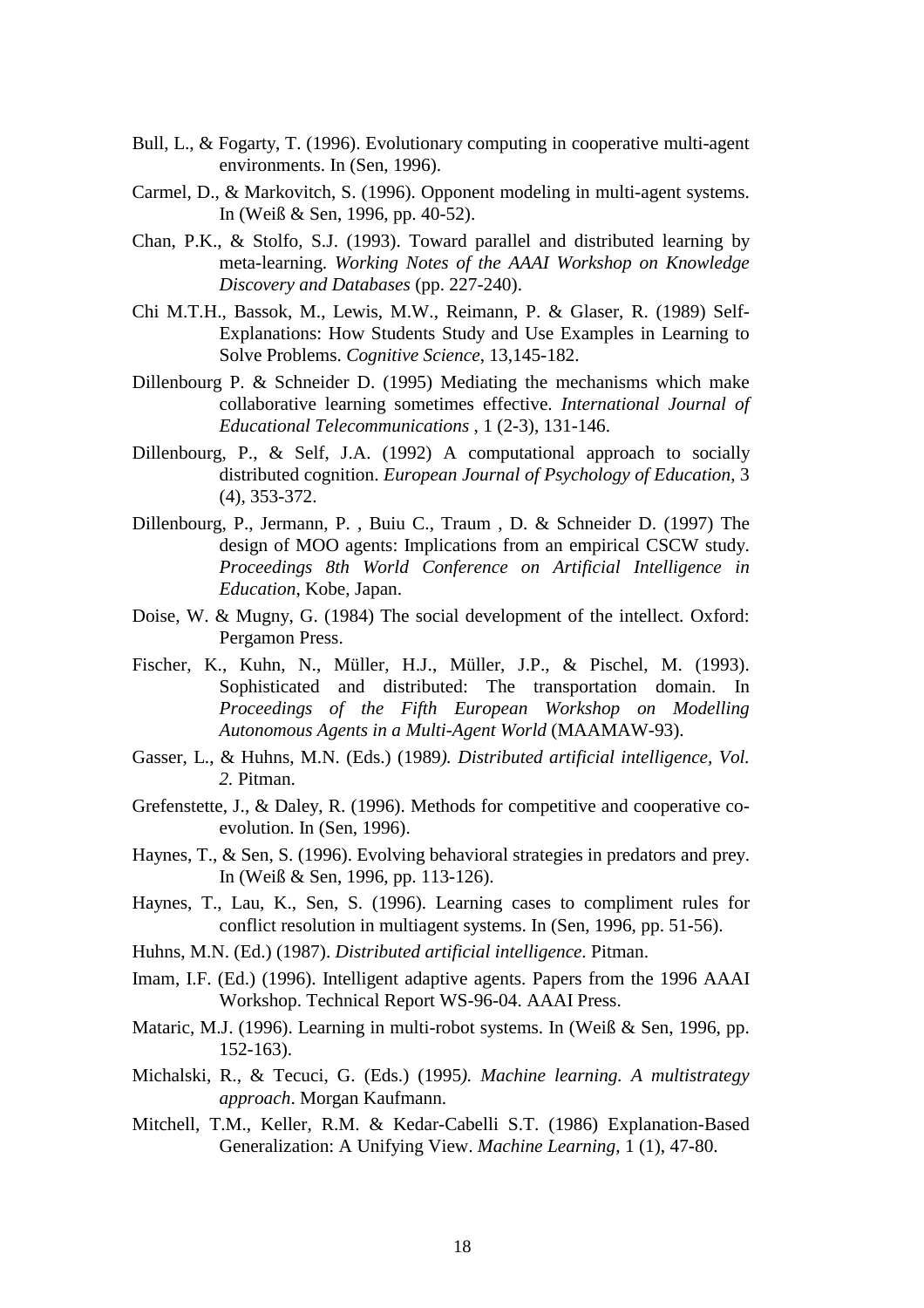- Miyake, N. (1986) Constructive Interaction and the Iterative Process of Understanding. *Cognitive Science*, 10, 151-177.
- Mor, Y., Goldman, C.V., & Rosenschein, J.S. (1996). Learn your opponent's strategy (in polynomial time)! In (Weiß & Sen, 1996, pp. 164-176).
- Müller, J., & Pischel, M. (1994). An architecture for dynamically interacting agents. *Journal of Intelligent and Cooperative Information Systems*, 3(1), 25-45.
- Müller, J., Wooldridge, M., & Jennings, N. (Eds.) (1997). *Intelligent agents III*. Lecture Notes in Artificial Intelligence, Vol. 1193. Springer-Verlag.
- Nagendra Prasad, M.V., Lesser, V.R., & Lander, S.E. (1995). *Learning organizational roles in a heterogeneous multi-agent system*. Technical Report 95-35. Computer Science Department, University of Massachussetts.
- Nagendra Prasad, M.V., Lesser, V.R., & Lander, S. (1996). On reasoning and retrieval in distributed case bases. *Journal of Visual Communication and Image Representation*, Special Issueon Digital Libraries, 7, 1, 74- 87.
- O'Hare, G.M.P., & Jennings, N.R. (Eds.) (1996*). Foundations of distributed artificial intelligence.* John Wiley & Sons, Inc.
- Ohko, T., Hiraki, K., & Anzai, Y. (1996). Learning to reduce communication cost on task negotiation among multiple autonomous mobile robots. In (Weiß & Sen, 1996, pp. 177-191).
- Parker, L. (1993). Adaptive action selection for cooperative agent teams. In *Proceedings of the Second International Conference on Simulation of Adaptive Behavior* (pp. 442-450).
- Peceny, M., Weiß, G., & Brauer, W. (1996*). Verteiltes maschinelles Lernen in Fertigungsumgebungen*. Report FKI-218-96. Institut für Informatik, Technische Universität München.
- Plaza, E., Arcos, J.L., & Martin, F. (1997). Cooperative case-based reasoning. In (Weiß, 1997, pp. 180-201).
- Proceedings of the First International Conference on Multi-Agent Systems (ICMAS-95, 1995). AAAI Press/MIT Press.
- Proceedings of the Second International Conference on Multi-Agent Systems (ICMAS-96, 1996). AAAI Press/MIT Press.
- Provost F.J., & Aronis, J.M. (1995). Scaling up inductive learning with massive parallelism. *Machine Learning*, 23, 33f.
- Sandholm, T., & Crites, R. (1995). Multiagent reinforcement learning in the iterated prisoner's dilemma. *Biosystems*, 37, 147-166.
- Schwartz, D.L. (1995). The emergence of abstract dyad representations in dyad problem solving. *The Journal of the Learning Sciences*, 4 (3), pp. 321- 354.
- Sen, S. (Ed.) (1996). *Adaptation, coevolution and learning in multiagent systems*. Papers from the 1996 AAAI Symposium. Technical Report SS-96-01. AAAI Press.